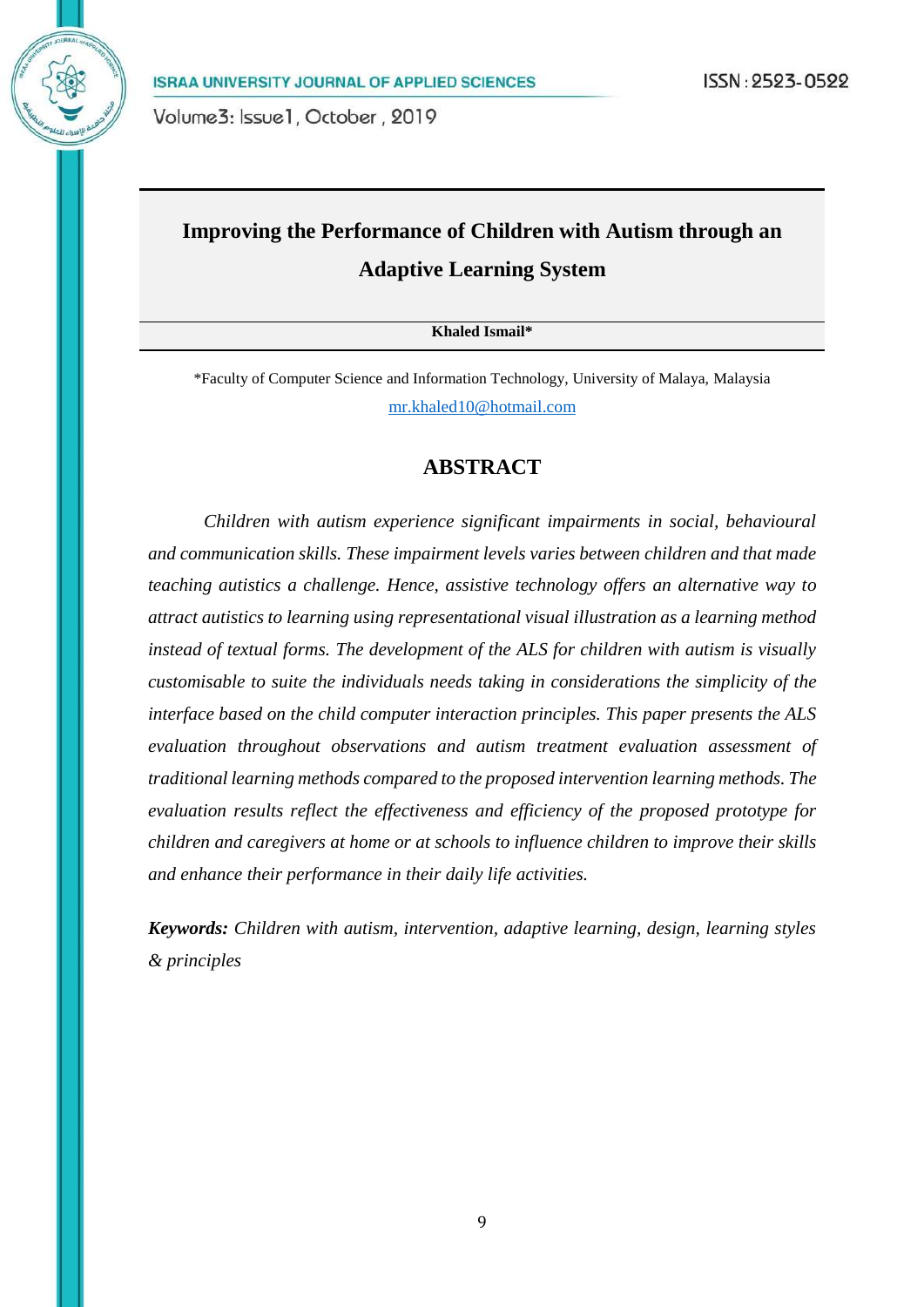Volume3: Issue1, October, 2019

# **1. Introduction**

The term 'Autism Spectrum Disorders' (ASD) refers to a cluster of developmental disorders that present from birth or very early in development (Esposito and Venuti 2009, Tsai 2012), with usually life-long effects on essential human behaviours such as social interaction, communication, imagination, and relationships with others (National Research Council 2001). ASD has been characterized as a spectrum of difficulties in these areas that vary in combination and severity, between and within individuals (Charman 2002). ASD includes various conditions such as autistic disorder, Asperger syndrome, pervasive developmental disorder not otherwise specified (PDD-NOS) and Rett syndrome based on American Psychiatric Association reports (American Psychiatric Association 1994) and international classification disease (ICD-10) and World Health Organization (1992). According to the DSM-IV-TR, autism is a severe disorder characterized by the presence of at least 6 out of 12 symptoms concerning communication, joint social interaction, behaviour, and activities that are present from the age of three years (American Psychiatric Association 2000).

While it is controversial whether the popularity rates of ASD are actually growing (Baird et al. 2006, Charman 2002) or, because of factors such as changes in diagnostic conditions and increasing awareness and recognition (Wing and Potter 2002), it appears to be growing, significant occurrence rates are reported by a number of studies. For example, the Australian Advisory Board on Autism Spectrum Disorders reported an estimated popularity rate for ASD across Australia, based on the Commonwealth government's Centreline data, of 62.5 per 10,000 for 6 to 12-year-old children (Williams et al. 2008).

Similar popularity rates have been found in other studies; Charman (2002) reviewed three recent prevalence studies and suggested an average frequency rate of 60 per 10,000 for children under 10 years old. (Wing and Potter 2002)Reviewed 39 studies conducted internationally and reported occurrence rates of 60 per 10,000 for autism and higher rates for the broader spectrum. A prevalence rate of 62.5 per 10,000 indicates there is an average of one child with ASD for every 160 children between 6 and 12 years (Williams et al. 2008).

Significantly, ASD is like other disabilities, has considerable social impact, especially on family and education. (Williams et al. 2008)Points out that, with a popularity rate of 62.5 per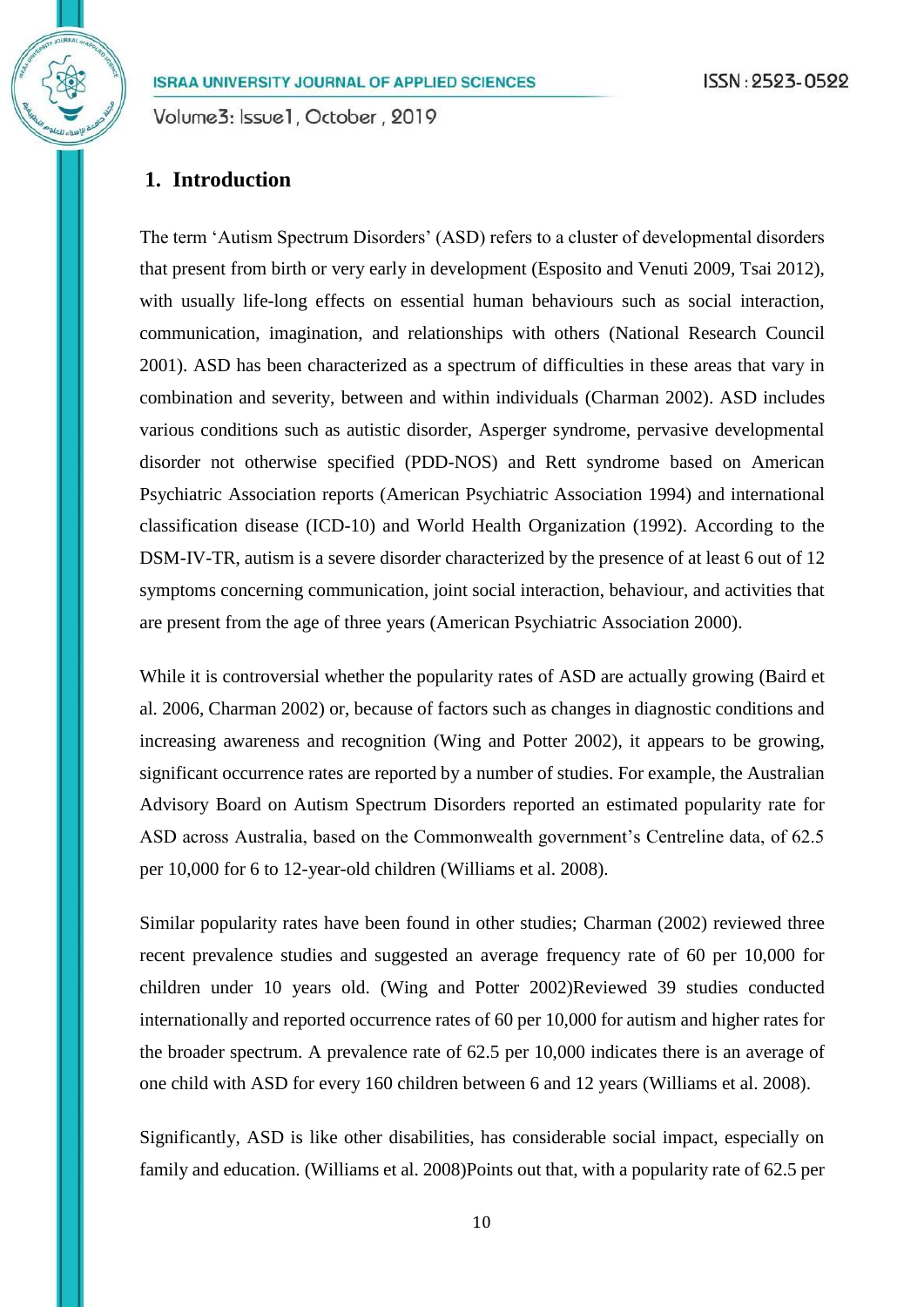Volume3: Issue1, October, 2019

10,000, ASD affects families containing half a million Australians. The families of individuals with ASD experience demands in a variety of family life contexts, including the needs of parents, both as individuals and as a couple (National Research Council 2001), and of siblings.

Children with autism spend less time engaged in social and non-social activities compared to a typical developed children that resulting in reduced learning opportunities for them (Kishida and Kemp 2006, McWilliam and Bailey Jr 1995, Ruble and McGrew 2007). Promoting and supporting engagement is considered as an effective learning intervention for children with autism (Corsello 2005, National Research Council 2001), although certain behavioural, educational, and pharmacological interventions have been demonstrated to be helpful for many individuals with autism, there is currently no cure for the disorder (White, Keonig, and Scahill 2007). Learning and behavioural interventions methods widely used such as: Treatment and Education of Autistic and related Communication handicapped Children (TEACCH) method and Applied Behavioural Analysis (ABA) method, these methods will be explained in section 2.4. And according to Ruble and McGrew (2007) parents admitted that behavioural and educational mixed methods are an effective and productive method as an intervention technique. Additionally, an early intervention can provide long-term improvements to a child's ability to integrate with society (Wetherby and Woods 2006, Matson and Smith 2008).

Education is extremely important for children with autism, and research continues on developing educational goals appropriate for them with the aim of promoting personal independence and social responsibility (National Research Council 2001). Educational interventions have been characterized by active engagement in intensive instructional programs accompanied by ongoing measurements of progress toward educational objectives (National Research Council 2001). However, educational intervention is also used to enhance the treatment of the behaviour impairments found in children with autism specially when applied early and intensively (Matson and Smith 2008). The behavioural interventions are: Treatment and Education of Autistic and related Communication handicapped Children (TEACCH) method and Applied Behavioural Analysis (ABA) method.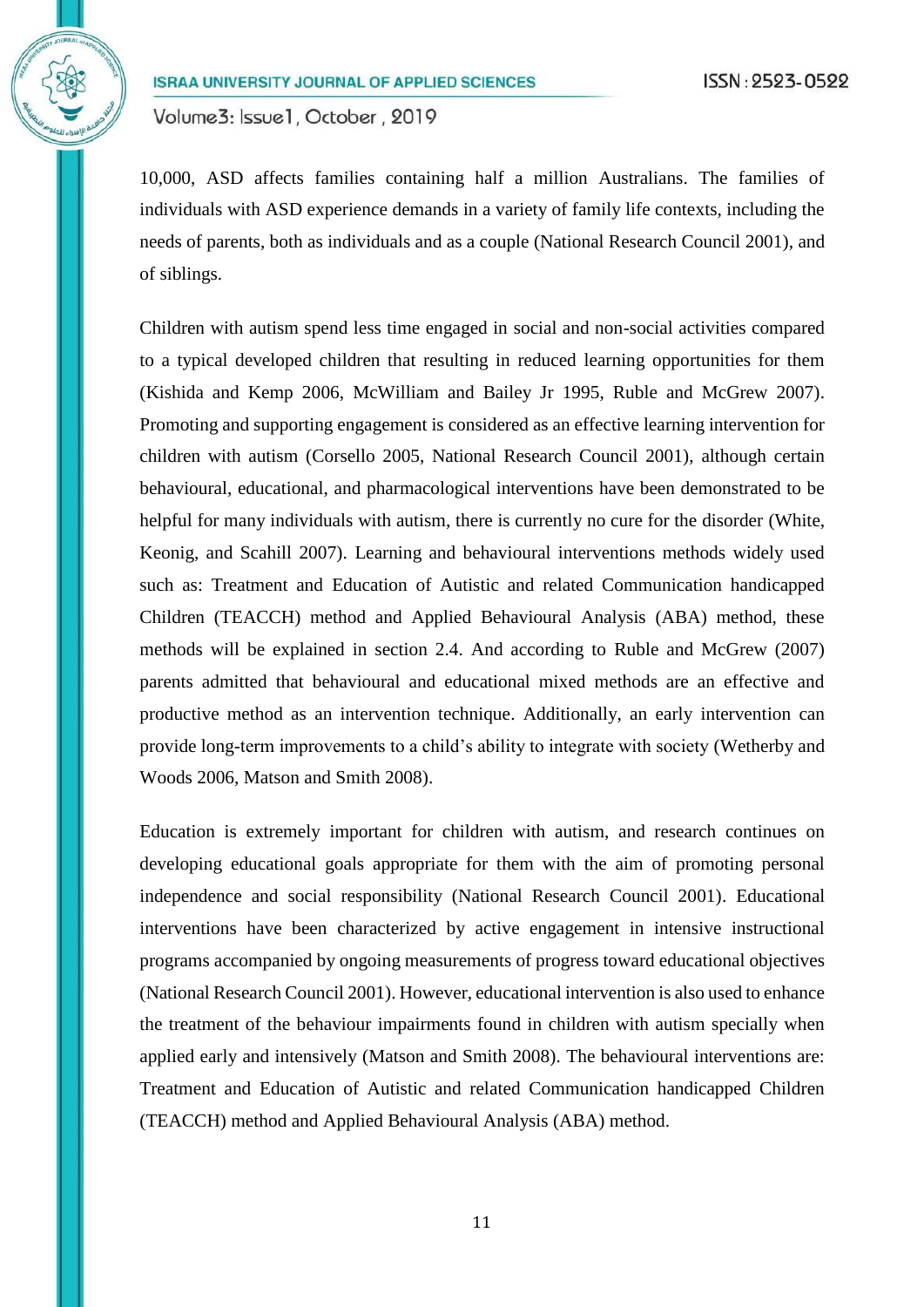Volume3: Issue1, October, 2019

Investigation of the subjective experiences of children with autism has the potential to make educational interventions more effective by treating them as independent entities. It allows for a more in-depth mediation between learners' inner world of personal experience and the public world of social knowledge within which they function (Pring 2000).

The educational interventions were admitted by families as a more successful intervention with better outcomes compared to medical interventions (Ruble and McGrew 2007). Therefore, many research studies are directed towards the educational intervention in order to curb the stereotypical behaviour of these population. In addition, education intervention is affordable if compared to the medication interventions, due to the reusability of the educational materials whether manual or systematic form by many children.

Many tools are existed to diagnose children with autism such as Childhood Autism Rating Scale (CARS) (Schopler, Reichler, and Renner 1986), Autism Diagnostic Observation Schedule (ADOS) (Lord et al. 2000), Autism Diagnostic Interview-Revised (ADI-R) (Lord and Schopler 1994), Autism Behaviour Checklist (ABC) (Krug, Arick, and Almond 1980) and Gilliam Autism Rating Scale (GARS) (Gilliam 1995). However, Autism Treatment Evaluation Checklist (ATEC) assessment was developed to provide a free and easily accessible method for caregivers to track the changes of ASD symptoms over time (Rimland and Edelson 1999). Importantly, ATEC was not designed for diagnostic purposes; only to measure changes in ASD severity, making it useful in tracking the efficacy of a treatment over time. Various studies have sought to confirm the validity of ATEC (Al Backer 2016, Geier, Kern, and Geier 2013, Jarusiewicz 2002).

ATEC consists of four subscales: (1) Speech/Language/Communication, (2) Sociability, (3) Sensory/Cognitive Awareness, and (4) Health/Physical/Behaviour. These four subscales are used to calculate a total score that ranges from 0 to 179. A lower score indicates less severe symptoms of ASD and a higher score indicates more severe symptoms of ASD (Rimland and Edelson 1999). The subscales provide survey takers information about specific areas of behaviour which may change over time.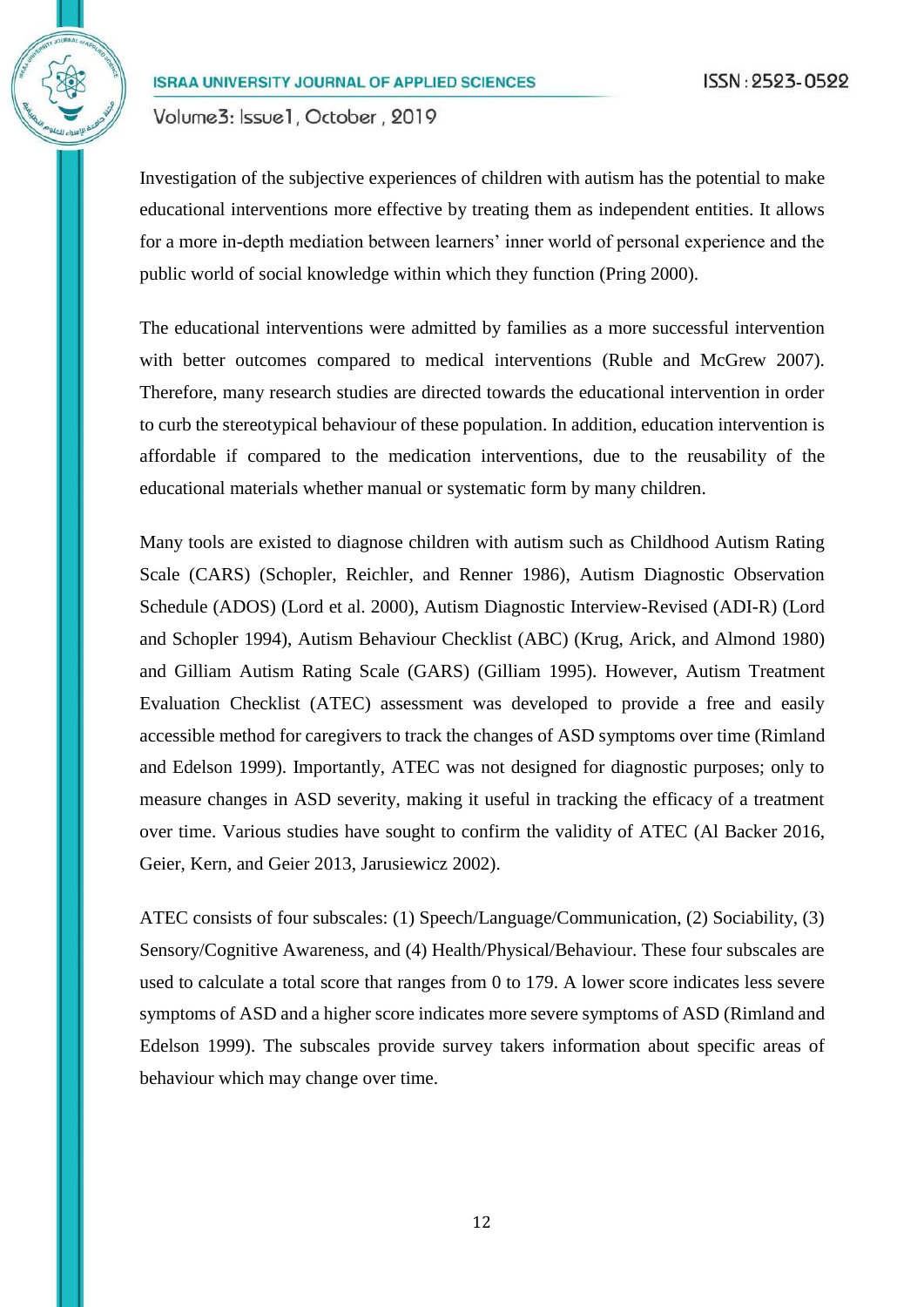Volume3: Issue1, October, 2019

# **2. Assistive technology intervention**

Technology-based educative methods are increasingly regarded as playing a key role in the educating children with autism (Konstantinidis et al. 2009). Educational technology can be used either as a constant assistive tool or used temporarily as a teaching aid (Goldsmith and LeBlanc 2004). The use of technology in educational interventions for children with autism, such as computer-aided learning, has been shown to benefit areas such as literacy skills (Tjus, Heimann, and Nelson 2001, Williams et al. 2002), facial recognition abilities (Tanaka et al. 2010) and social skills (Mitchell, Parsons, and Leonard 2007, Piper et al. 2006). Pennington (2010) also suggests that computer-aided instruction could be beneficial in other academic areas such as mathematics and science. Children with autism frequently need one-to-one adult instruction, but even when this is available there can still be issues with learning due to "non-compliance, lack of motivation, behavioural difficulties and engagement in stereotypical or ritualistic behaviours" (Williams et al. 2002). Technology offers an alternative provision of one-to-one instruction, but also the potential to overcome some of these additional issues.

Previous research has shown that children with autism often exhibit a strong interest and enjoyment interacting with technology as well as a high level of ability in using it (Higgins and Boone 1996, Goodwin 2008, Putnam and Chong 2008). Researchers have cited a number of benefits that technology specifically offers children with autism:

- The level of the child's social skills does not affect the interaction with the technology as it does with the class teacher (Bölte et al. 2010) and is particularly suitable for certain "domainspecific" learning (Williams et al. 2002).
- Technology can be used to teach and reinforce specific skills in which children with autism can exhibit difficulties. It could be possible to use technology for a whole range of skills but previous research has mainly concentrated on communication and social skills (Parsons et al. 2000, Rajendran and Mitchell 2000, Grynszpan, Martin, and Nadel 2008), which are the skills children with autism typically struggle with, and has been shown to have a positive effect on learning.
- The same software can be used at both school and home, allowing the child to practice any areas they are struggling with outside of school in a learning environment they are used to and helping to provide training in generalisation (Panyan 1984).
- A computer screen offers a smaller area of focus than a classroom setting, which means the child is less affected by the external environment and increases concentration on the task (Williams et al. 2002).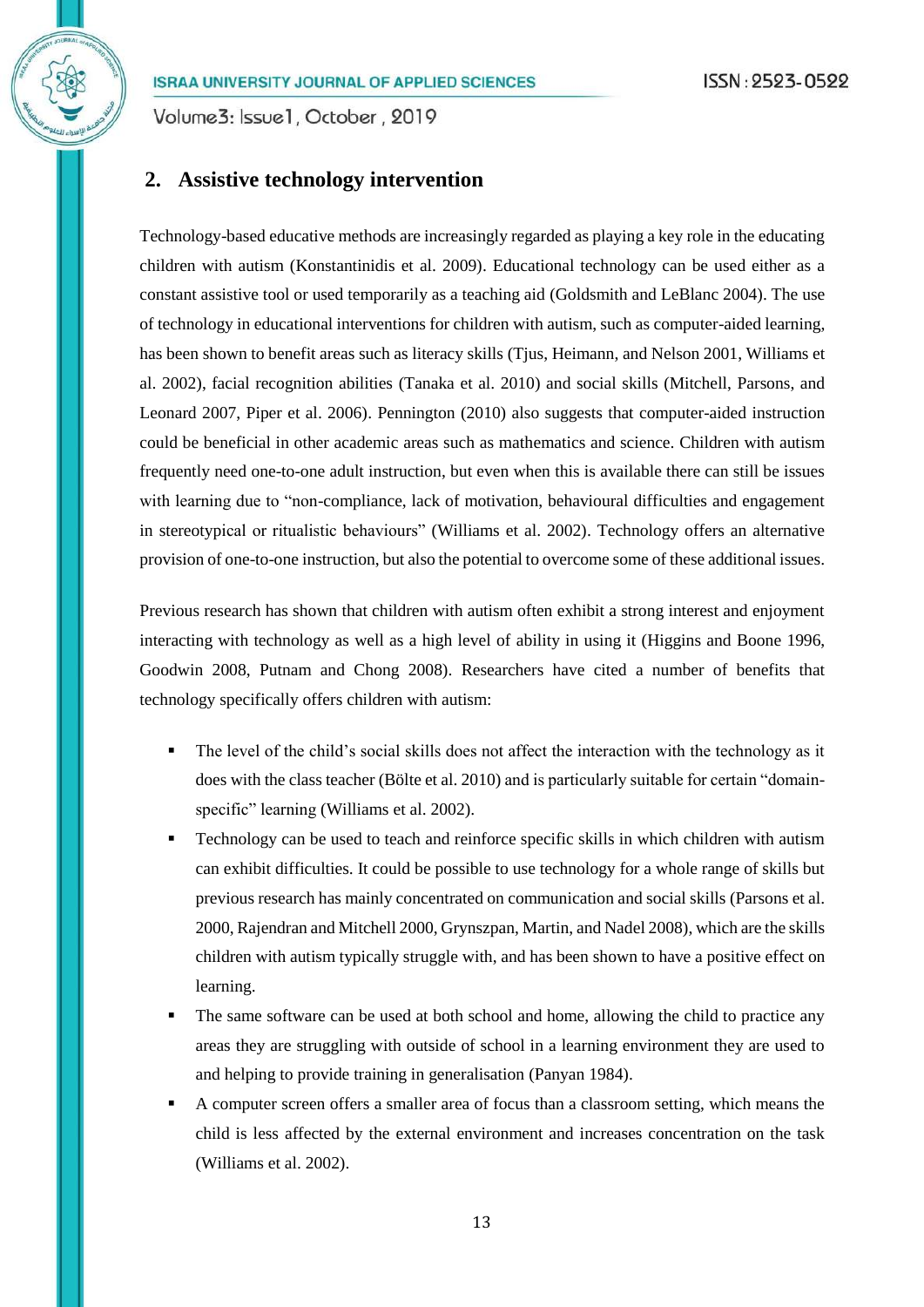Volume3: Issue1, October, 2019

- Technology offers a safe environment in which the child can make errors and learn from them without any fear of the consequences, giving the child more confidence to try unfamiliar things (Goldsmith and LeBlanc 2004, Konstantinidis et al. 2009).
- The material can be delivered in a visual way, which is a preferred way of learning for many children with autism (Williams et al. 2002).
- The software can be designed to provide as much additional one-to-one individualized support as required, the level of which can be varied between children adapting to their specific learning and other needs e.g. visual/hearing sensitivities (Higgins and Boone 1996, Williams et al. 2002, Goodwin 2008). This can potentially reduce the amount of one-to-one teaching time the child requires (Panyan 1984).
- Technology can give the child more control over their learning, allowing them to work at their own pace and also are often appealing to children with autism, potentially increasing their engagement in the task (Bölte et al. 2010, Konstantinidis et al. 2009).
- Children with autism do not like change and technology can provide consistency across tasks, as well as being predictable and familiar (Bölte et al. 2010, Konstantinidis et al. 2009).
- Learning through technology has been shown to increase motivation and improve behaviour in children with autism (Williams et al. 2002, Goldsmith and LeBlanc 2004, Konstantinidis et al. 2009).

Although the use of technology in the education of children with autism can be beneficial, it is also important to keep in mind the potential issues that the use of technology could present, which include:

- Reducing the interaction time in class and replacing it with interaction with the technology could further isolate children with autism, reducing their opportunities for social interaction with the teacher and other children (Higgins and Boone 1996).
- Children with autism often have obsessive-compulsive behaviours and the technology could become a focus of one of these, particularly if their special interest is related to technology in some way (Williams et al. 2002).
- It can be hard to tailor technology for each individual child effectively and adapt to their changing needs. When designing technology for this specific group it is difficult to generalise, as what works for one child may not always work for another due the vast differences between children on the autistic spectrum (Constantin et al. 2017).
- Children with autism find it hard to transfer skills they have learnt in one environment into another, and they might struggle applying skills they have learnt through interaction with the technology into a real world scenario (Wood et al. 2017).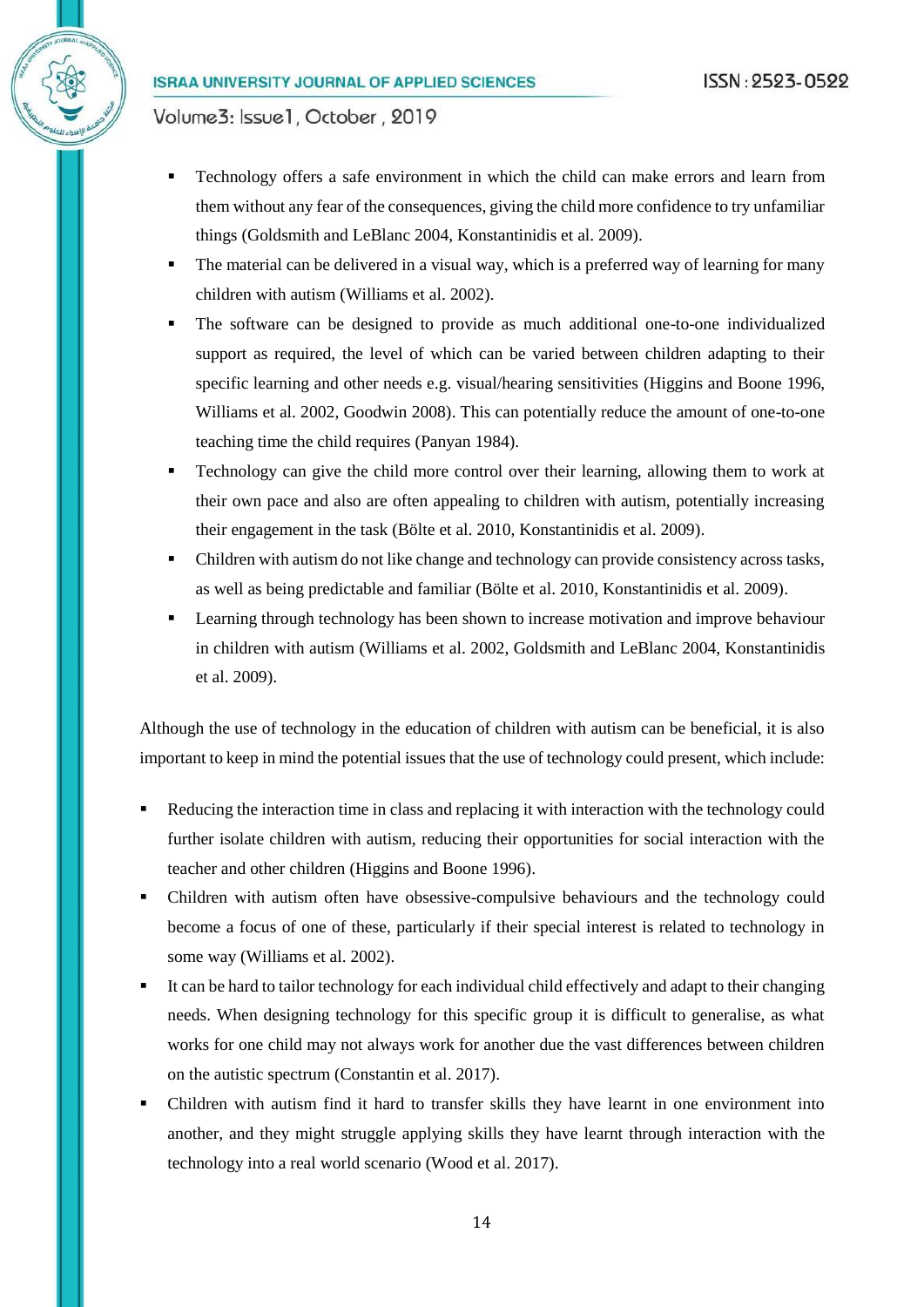Volume3: Issue1, October, 2019

 Not all skills are best taught using technology, it should be used to teach or reinforce appropriate skills and not seen as the answer to all problems experienced in the classroom-learning environment (Smith, Cowie, and Blades 2015)

Overall the use of technology in educational interventions offers great potential for this population, and despite the concerns of some researchers there is mounting evidence that computers can provide a wide range of benefits to children with autism. It is however important that this technology is employed in appropriate situations and used to complement other successful teaching methods, to ensure the children still have exposure to social learning situations. This technology also needs to be appropriately designed ideally taking into consideration current theories of autism and structured approaches to learning as well as input from the ASD children population as the system informant which is the source of information, ideas and materials.

It is important for technology designers to be aware of the vast individual differences within autistics and the difficulty in achieving a universal technological solution to educating these individuals. It is also very challenging for neuro-typical adult designers to understand the needs and preferences of children with autism. Suitable customisation and personalization options and the involvement of this user group in the design process offer two potential solutions to these issues and are discussed in the following sections and the literature review chapter as well.



**Figure 1: Adaptive learning model design.**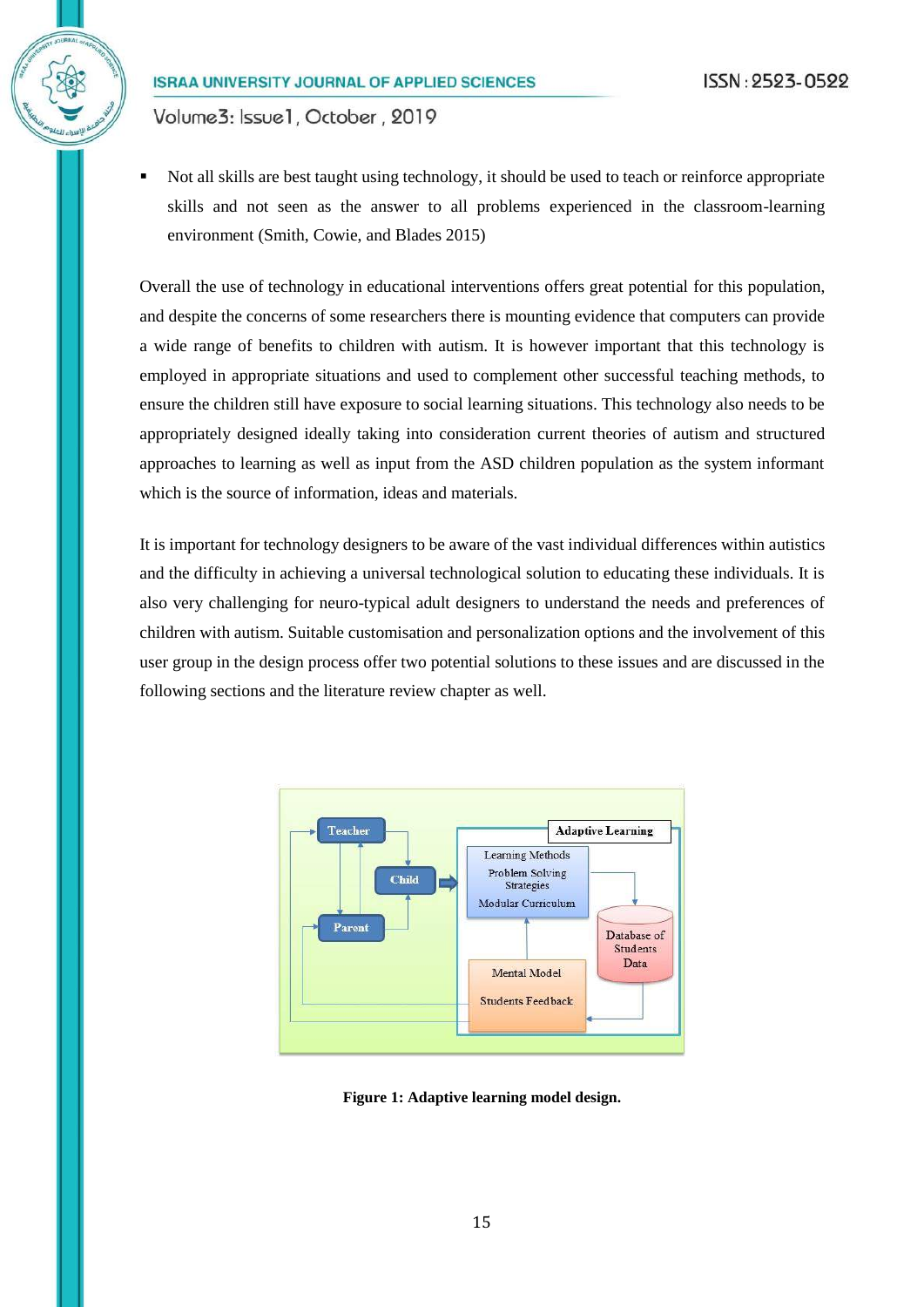Volume3: Issue1, October, 2019

# **3. Adaptive learning approach**

Adaptive learning method as seen in Figure 1 took in considerations Kerns (2013) list of many benefits using adaptive learning approach for children with autism such as: it can be personalized which adapts to all learning capabilities, also to provide a real-time feedback to users. Moreover, the adaptive learning approach tends to balance between the face-to-face instructions and the online instructions. It does not mean adaptive learning meant to replace the educators, it just help to initiate a self-paced guidance system and build up the independence aspect into the learners. Nonetheless, it is a motivation factor in the learner's life. Consequently, children can become more engaged with the educational materials or the tasks assigned to them via the system in order to achieve it aiming to a better scores and understanding.

Nonetheless, adaptive learning method as seen in Figure 1 attempts to transform the students from passive receptor of knowledge and information to a collaborator in the educational activity. It also provides valuable information and feedback to teachers and parents as one of its key features in order to use it in a more constructive way.

# **4. Adaptive learning process**

Learning process as Figure 2 shows, teacher or the parent starts the process by identifying the learning objectives such as mathematics, facial expressions and emotion or any desired subject to be taught to the learners, identifying the learning objectives shall make the learning process a goal oriented rather than deviating away from the main objective for starting this process with learners. The learning styles such as video presentations, transitional images, humanoid animations or decorative styles which are determined by the teacher or the parent to assist in achieving the learning process objective. Followed by the learning strategies as a presentational guidelines to the educational materials.

Specifying the materials or the contents which are required to educate the children and applying the learning methods such as the variability of the contents to assist children cognitive skills and learning progress, repetition and reinforcement of the contents to enhance the child's memory, motivation after an achievement which contributes in attracting children to the contents and gives the feel of progressive achievement while learning, and the final learning method is the visualisation which is the contents presentation taking in considerations that the targeted users are autistics with low cognitive abilities as compared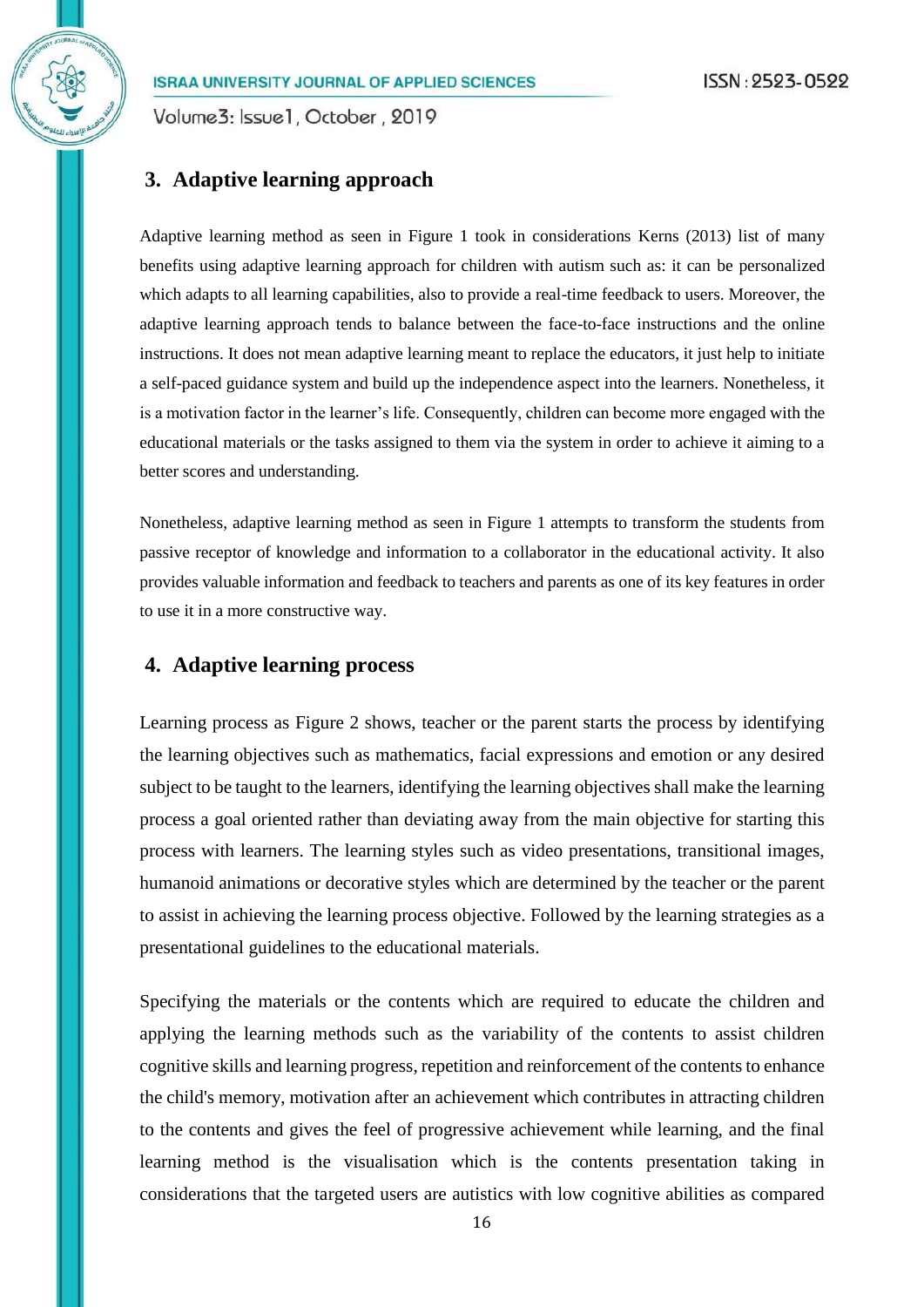to typical children. Therefore, a simplified visual illustrations of the learning materials and contents are highly recommended.



**Figure 2: Adaptive learning process.**

Learning process is a task that has to be accepted by the targeted learners, they should be self-determined and willing to go through this process. The teacher or parents should observe the learners in order to build the learning environment which aims to empower learners and motivate them in the initial stages so that they could understand the learning process and tasks in order for them to use the system independently. Assessments and quizzes are given to the children at the end of each learning session to evaluate their learning progress.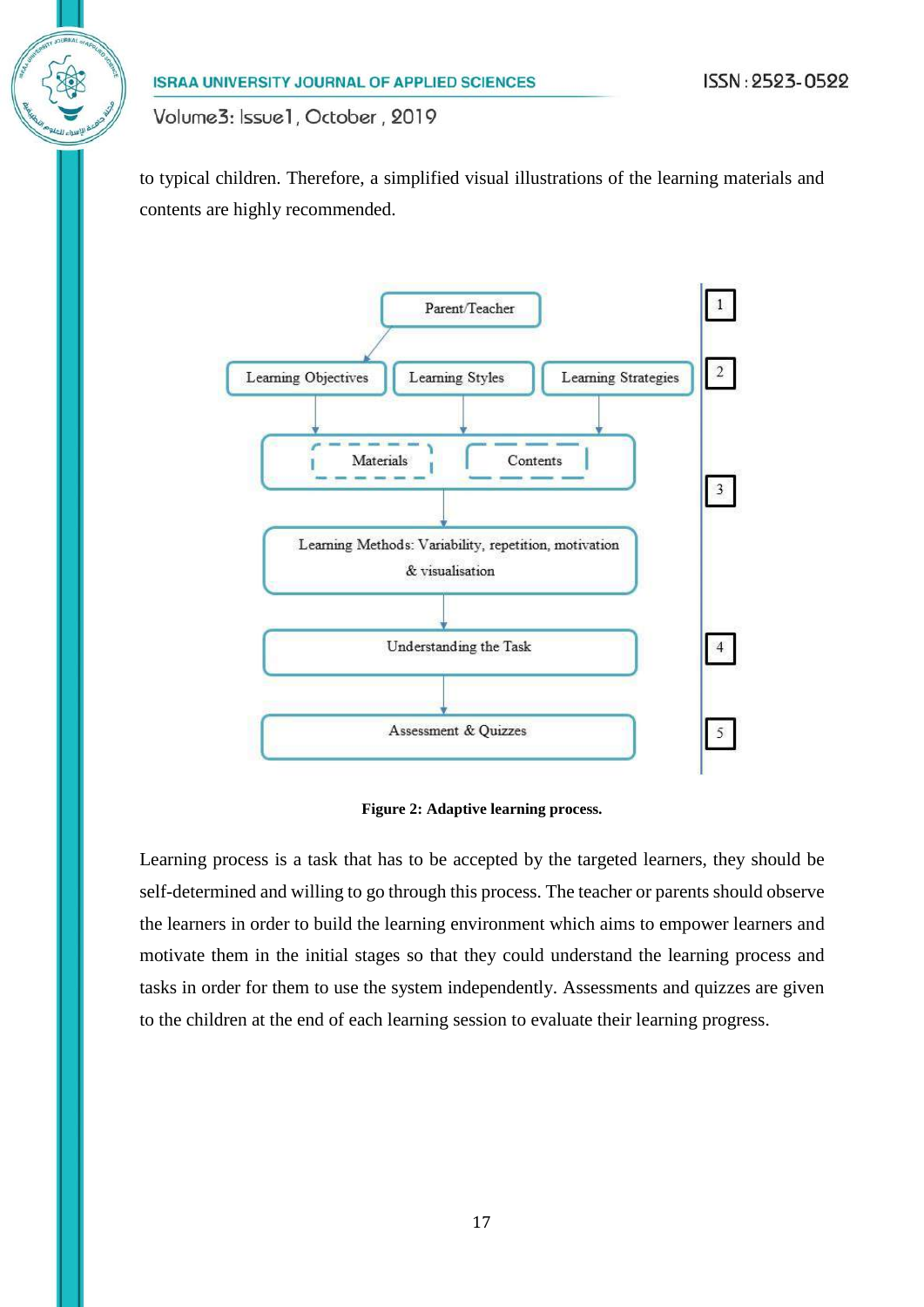# ISSN: 2523-0522

# **ISRAA UNIVERSITY JOURNAL OF APPLIED SCIENCES**

Volume3: Issue1, October, 2019



**Figure 3: ALS welcome page.**

Figure 3 is showing the ALS welcome page which navigate the user between tutorial or quiz modules, whereby Figure 4 shows a listing of the available tutorials in the system.



**Figure 4: List of available tutorials in ALS application.**



**Figure 5: Facial emotions tutorial.**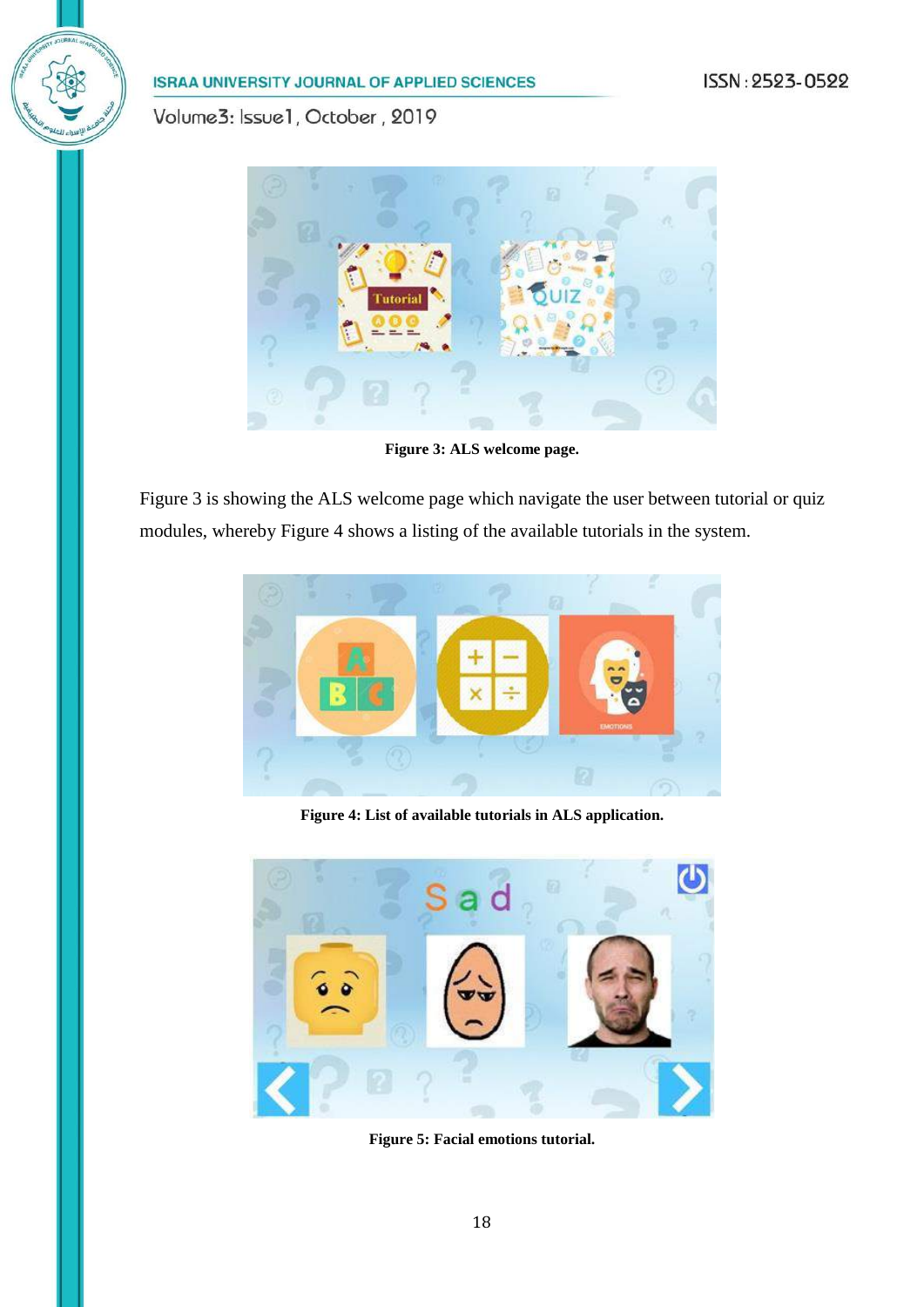Volume3: Issue1, October, 2019

A sample of facial emotions tutorial is shown in figure 5, the text "Sad" is written in in decorative style and different samples express the emotion targeted to teach autistics. After conducting a tutorial session, a quiz module shall start to assess the children with autism learning process, Figure 6 shows a quiz module of the facial emotions.



**Figure 6: Facial emotions quiz.**

## *Participants*

Ten participants, four girls and six boys were contributed to evaluate the ALS prototype, these participants are diagnosed with mild autism who exhibit low attention level from PRF autism centre the Islamic centre for children with special needs as well as "*Autism Café*" Centre in Kuala Lumpur, Malaysia. Table 1 shows the participating children demographics, the age range of the ten participants was between 4 and 13 years old. The communication skills for the participants are verbal or non-verbal by pointing.

All the ten participating children are familiar with computers and smart devices such as IPad and android devices. However they're from observations like to touch and point to the computer screen instead of using the mouse and keyboard.

The educational classes are following the TEACCH approach in delivering knowledge to the children in the *PRF* autism centre. Another two members of staff and two parents were contributed to the study and assist in the settings as well as the system evaluation.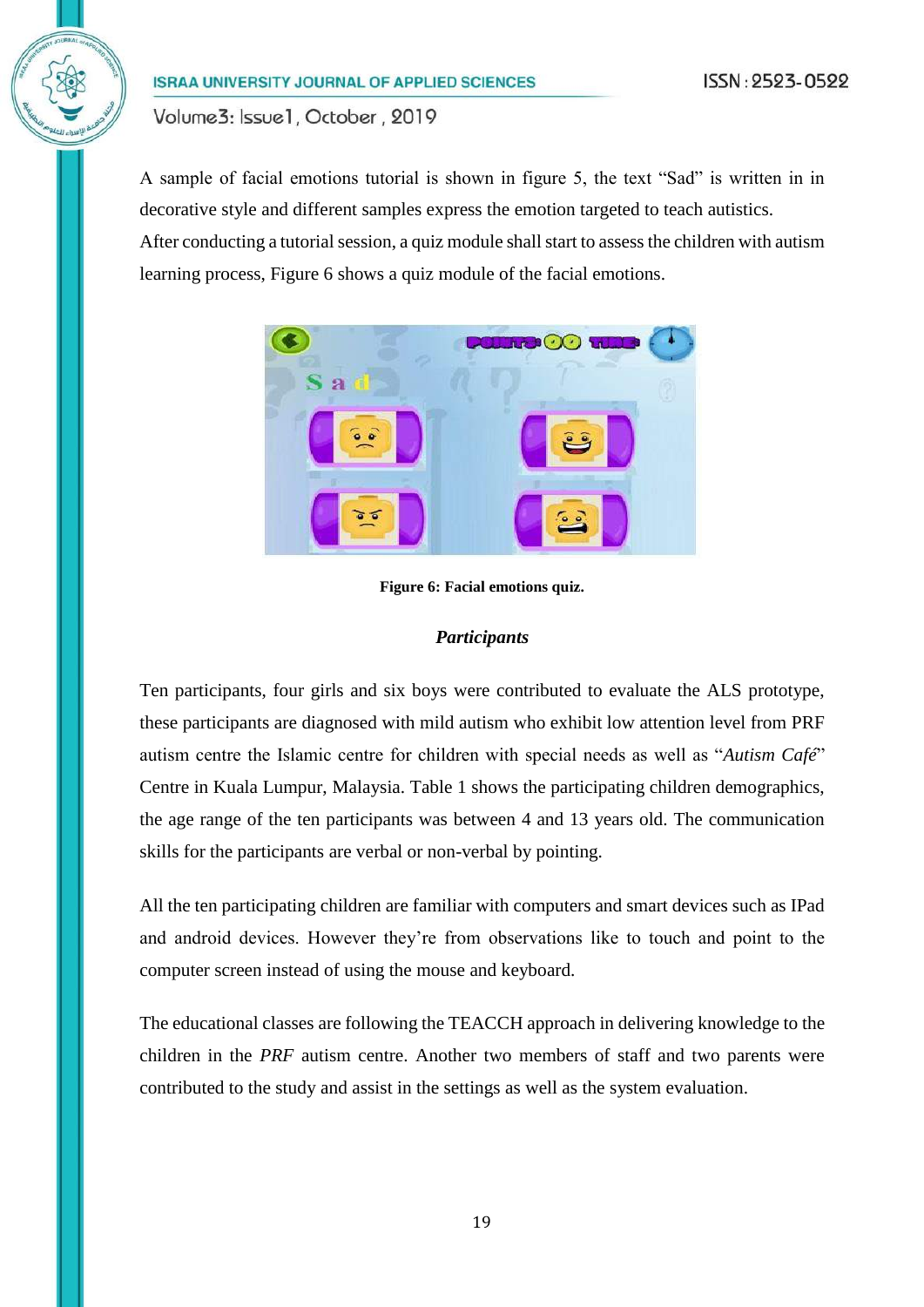| N <sub>0</sub>  | Gender | Age<br>(Y) | Familiarity<br>with<br>and<br>computer<br>smart devices | Communication<br>skills | Learning style      | Motivation  |
|-----------------|--------|------------|---------------------------------------------------------|-------------------------|---------------------|-------------|
| P <sub>1</sub>  | Female | 7          | Familiar                                                | Non-verbal              |                     | Variability |
| P <sub>2</sub>  | Female | 5          | Familiar                                                | Verbal                  |                     | Variability |
| P <sub>3</sub>  | Female | 4          | Familiar                                                | Non-verbal              |                     | Variability |
| <b>P4</b>       | Female | 9          | Familiar                                                | Non-verbal              |                     | Variability |
| <b>P5</b>       | Male   | 8          | Familiar                                                | Verbal                  | Visual,<br>Auditory | Variability |
| <b>P6</b>       | Male   | 6          | Familiar                                                | Verbal                  | & Kinaesthetic      | Variability |
| P7              | Male   | 9          | Familiar                                                | Verbal                  |                     | Variability |
| P <sub>8</sub>  | Male   | 13         | Familiar                                                | Verbal                  |                     | Variability |
| P <sub>9</sub>  | Male   | 11         | Familiar                                                | Verbal                  |                     | Variability |
| P <sub>10</sub> | Male   | 10         | Familiar                                                | Verbal                  |                     | Variability |

#### **Table 1. Participants children with autism demographics**

#### *Settings*

The class setting was teacher to child and the teaching time is shortened to small slots, each slot is between 20 to 25 minutes to make sure the children do not feel bored or to avoid any anxiety in the class so a refreshment break of 5 to 10 minutes are given between learning slots.

The class setting was set with three personal computers (clients) connected via a network to another computer (server) which is installed with the ALS system as Figure 7 shows, The client computers access the server computer via its IP address in order to launch the ALS system.



**Figure 7: Class setting with three clients and server.**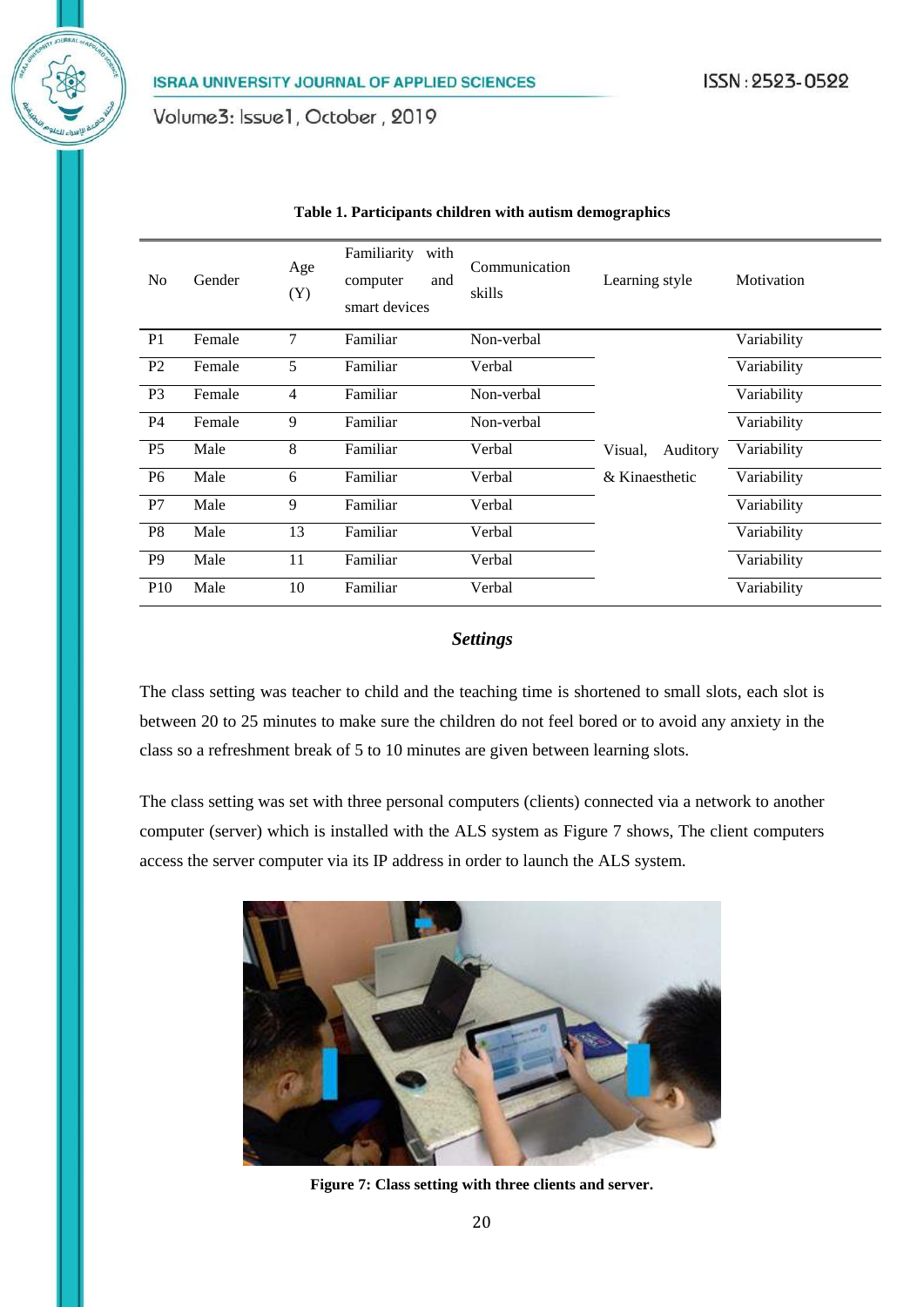Volume3: Issue1, October, 2019

## *Procedures*

The ten participants were observed during the traditional learning style (baseline) as well as the ALS learning style within a total period of 9 weeks (2 sessions per week and 20 minutes for each session) in two centres. The first 4 weeks were mainly to observe the children as well as the teacher's traditional methods used to educate the children, data collection in the first centre *PRF* autism centre for six participants and from the second centre (*Autism Café*) for four participants. The ATEC is used to evaluate the children's progress scoring.

The following five weeks are maintained to train the teachers/parents on how to use the system and feed the system with educational materials either in the autism centre or at home. The ten participants had the chance to use the ALS system at home as well as at both centres as part of their activities.

#### *Observations methodology*

During the first eight session of this study; the observer recorded nearly everything that children and teachers do during each session using field notes as a precaution against any loss of data, video recording as well as teacher's interviews and feedback in order to evaluate the effectiveness of the traditional approach. The children behaviours observation aims to assist in skills analytics of the current state of the traditional rehabilitation approach so that can derive a deep analysis of the phenomenon and are associated to children behaviour.

The teachers were asked to complete the ATEC assessment for all children aiming to monitor the children progress in different subscales such as: verbal and none verbal communication, social, cognitive and the behaviour subscales. Those subscales are the main components of the ATEC assessment. Table 2 shows the ATEC assessment subscales and its measurements, the lower the score, the better the functioning.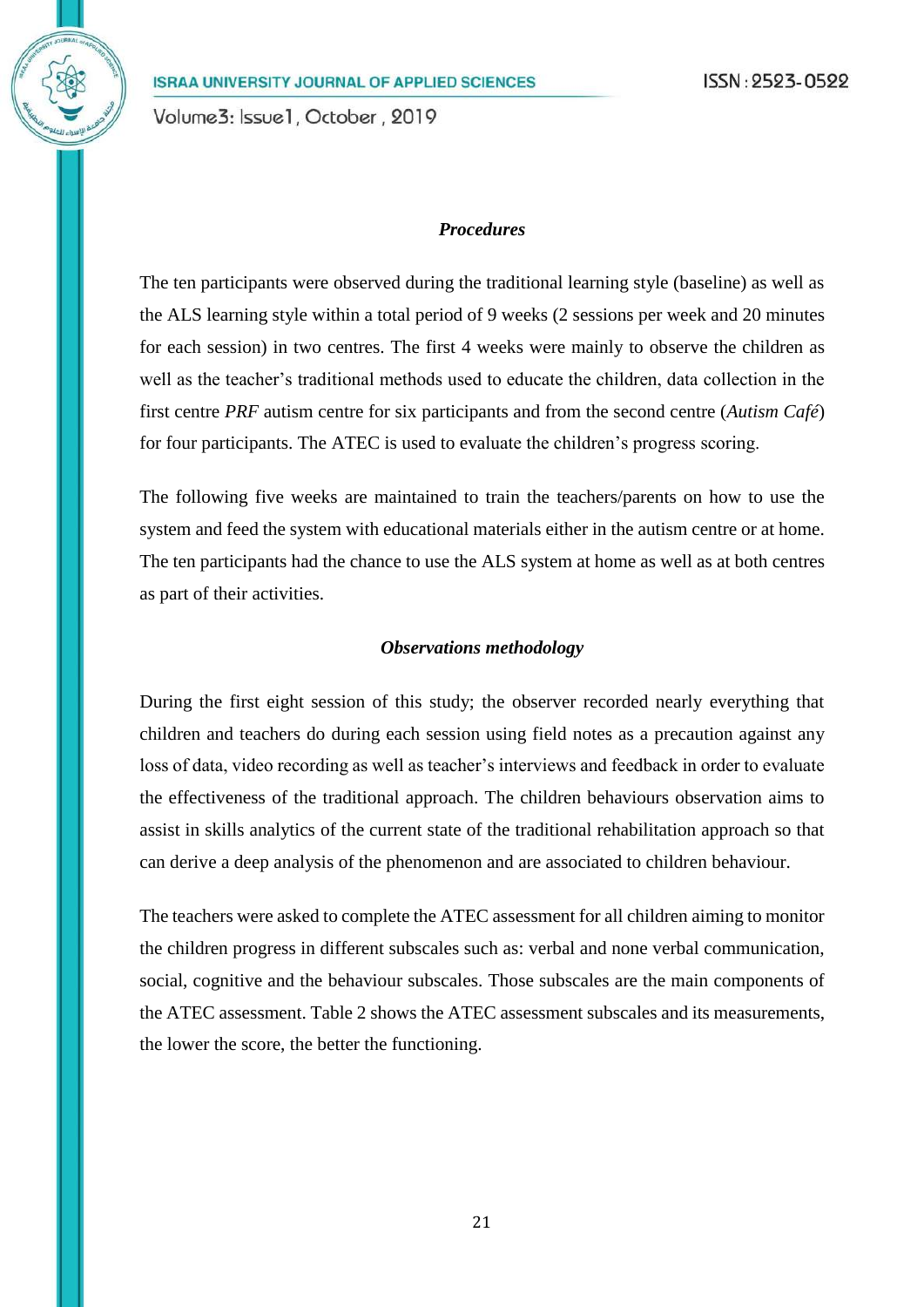Volume3: Issue1, October, 2019

|  |  | Table 2. ATEC subscales and measurements |
|--|--|------------------------------------------|
|--|--|------------------------------------------|

| <b>ATEC</b> subscales         | Measurement |
|-------------------------------|-------------|
| Verbal communication subscale | $0 - 28$    |
| Social subscale               | $0 - 36$    |
| Cognitive awareness subscale  | $0 - 34$    |
| Behaviour subscale            | $0 - 45$    |
| Total                         | $0 - 143$   |

# **5. Results and analysis**

# *ATEC assessment baseline*

Participated teachers and parents were asked to fill up the ATEC assessment on the last session of this study in order to evaluate the overall children progress. The children ATEC assessments readings were calculated and the total accumulated result is presented in Table 3 and figure 8 is the graphical presentation of the subscales for each participant. And as mentioned earlier the lower the total is the better the functioning and the progress.

| δ              |                | Age            | Speech/       | Sociability | Sensory/  | Health/ Behaviour | Total |
|----------------|----------------|----------------|---------------|-------------|-----------|-------------------|-------|
|                | Participants   | $\mathcal{B}$  | Language/     | Subscale    | Cognitive | Subscale          |       |
|                |                |                | Communication |             | Awareness |                   |       |
|                |                |                | Subscale      |             | Subscale  |                   |       |
| $\overline{1}$ | P <sub>1</sub> | 7              | 71.43         | 63.89       | 64.71     | 62.22             | 65.03 |
| $\overline{2}$ | P2             | 5              | 57.14         | 69.44       | 73.53     | 53.33             | 62.94 |
| 3              | P <sub>3</sub> | $\overline{4}$ | 78.57         | 63.89       | 55.88     | 62.22             | 64.34 |
| $\overline{4}$ | P4             | 9              | 89.29         | 72.22       | 64.71     | 71.11             | 73.43 |
| 5              | P <sub>5</sub> | 8              | 71.43         | 69.44       | 61.76     | 64.44             | 66.43 |
| 6              | P6             | 6              | 50            | 41.67       | 58.82     | 46.67             | 48.95 |
| $\tau$         | P7             | 9              | 42.86         | 52.78       | 73.53     | 73.33             | 62.24 |
| 8              | P <sub>8</sub> | 13             | 50            | 58.33       | 67.65     | 68.89             | 62.24 |
| $\overline{9}$ | P <sub>9</sub> | 11             | 53.57         | 69.44       | 55.88     | 44.44             | 55.24 |
| 10             | <b>P10</b>     | 10             | 39.29         | 58.33       | 67.65     | 55.56             | 55.94 |

**Table 3. ATEC assessment subscales readings - baseline**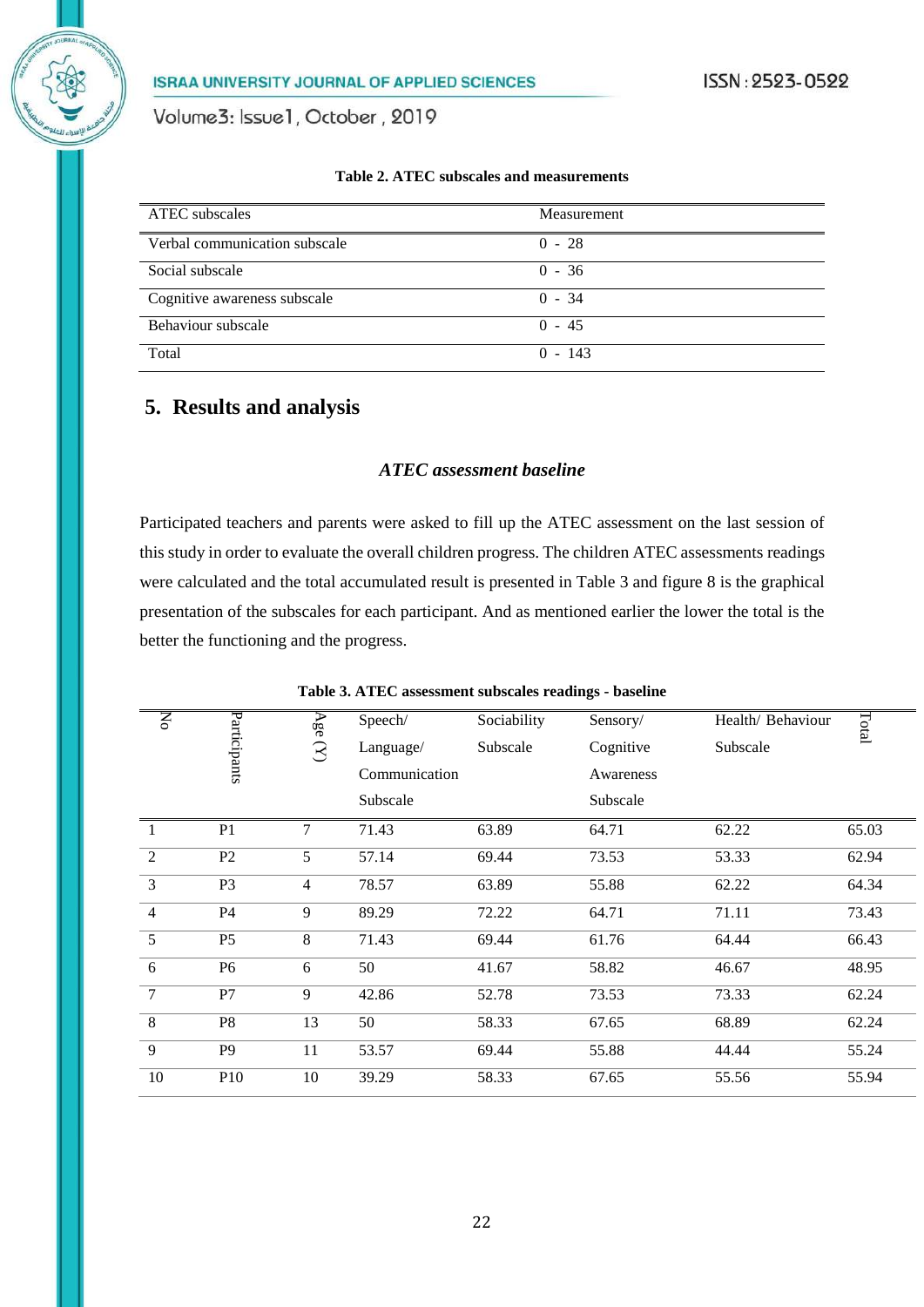Volume3: Issue1, October, 2019



**Figure 8: Participants ATEC assessment subscales percentage – baseline.**

## *ATEC assessment intervention*

ATEC assessment was filled up after the intervention sessions to document the teachers at centres and parents at home feedback after their observations to the children performance. Table 4 shows the detailed ATEC results for each subscale and figure 9 is the graphical presentation of the subscales for each participant.

| N <sub>o</sub> | Participants   | Age            | Speech/       | Sociability | Sensory/  | Health/          | Total |
|----------------|----------------|----------------|---------------|-------------|-----------|------------------|-------|
|                |                | (Y)            | Language/     | Subscale    | Cognitive | Physical/        |       |
|                |                |                | Communication |             | Awareness | <b>Behaviour</b> |       |
|                |                |                | Subscale      |             | Subscale  | Subscale         |       |
| 1              | P <sub>1</sub> | 7              | 50            | 63.89       | 61.76     | 60               | 59.44 |
| $\overline{2}$ | P2             | 5              | 57.14         | 69.44       | 73.53     | 53.33            | 62.94 |
| 3              | P <sub>3</sub> | $\overline{4}$ | 46.43         | 63.89       | 52.94     | 53.33            | 54.55 |
| $\overline{4}$ | P <sub>4</sub> | 9              | 64.29         | 69.44       | 64.71     | 68.89            | 67.13 |
| 5              | P <sub>5</sub> | 8              | 57.14         | 69.44       | 58.82     | 71.11            | 65.03 |
| 6              | P <sub>6</sub> | 6              | 50            | 41.67       | 58.82     | 46.67            | 48.95 |
| 7              | P7             | 9              | 42.86         | 52.78       | 73.53     | 73.33            | 62.24 |
| 8              | ${\bf P8}$     | 13             | 39.29         | 55.56       | 61.76     | 68.89            | 58.04 |
| 9              | P <sub>9</sub> | 11             | 53.57         | 69.44       | 55.88     | 44.44            | 55.24 |
| 10             | P10            | 10             | 39.29         | 41.67       | 50        | 55.56            | 47.55 |

**Table 4. ATEC assessment subscales readings – ıntervention**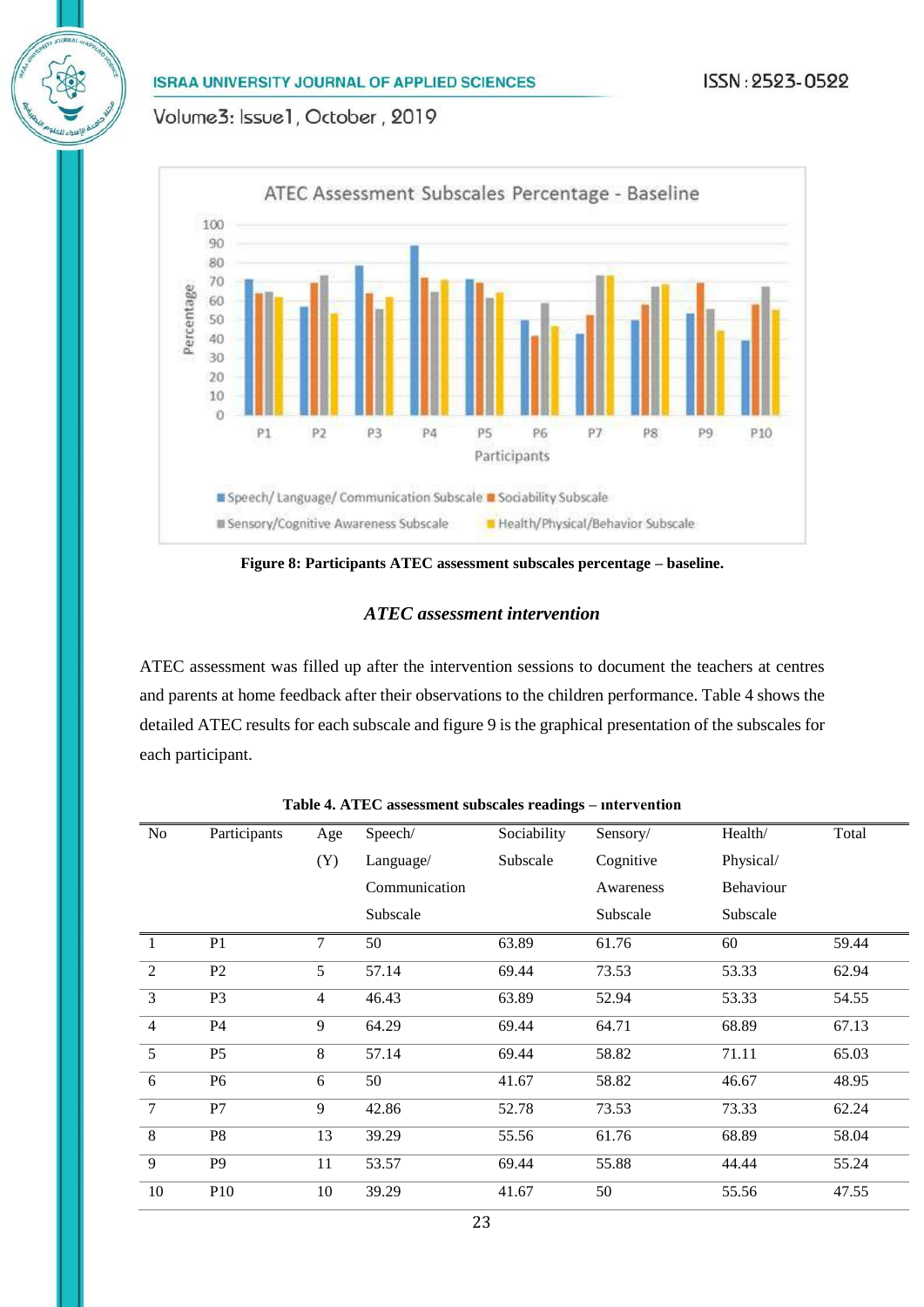Volume3: Issue1, October, 2019



#### **Figure 9: Participants ATEC assessment subscales percentage – Intervention.**

| N <sub>o</sub> | Participants   | <b>Baseline</b> | Intervention |
|----------------|----------------|-----------------|--------------|
| $\mathbf{1}$   | P <sub>1</sub> | 65.03           | 59.44        |
| 2              | P <sub>2</sub> | 62.94           | 62.94        |
| 3              | P <sub>3</sub> | 64.34           | 54.55        |
| $\overline{4}$ | P4             | 73.43           | 67.13        |
| 5              | P <sub>5</sub> | 66.43           | 65.03        |
| 6              | P <sub>6</sub> | 48.95           | 48.95        |
| $\overline{7}$ | P7             | 62.24           | 62.24        |
| 8              | P <sub>8</sub> | 62.24           | 58.04        |
| 9              | P <sub>9</sub> | 55.24           | 55.24        |
| 10             | P10            | 55.94           | 47.55        |

#### **Table 5. Baseline and intervention ATEC assessment readings**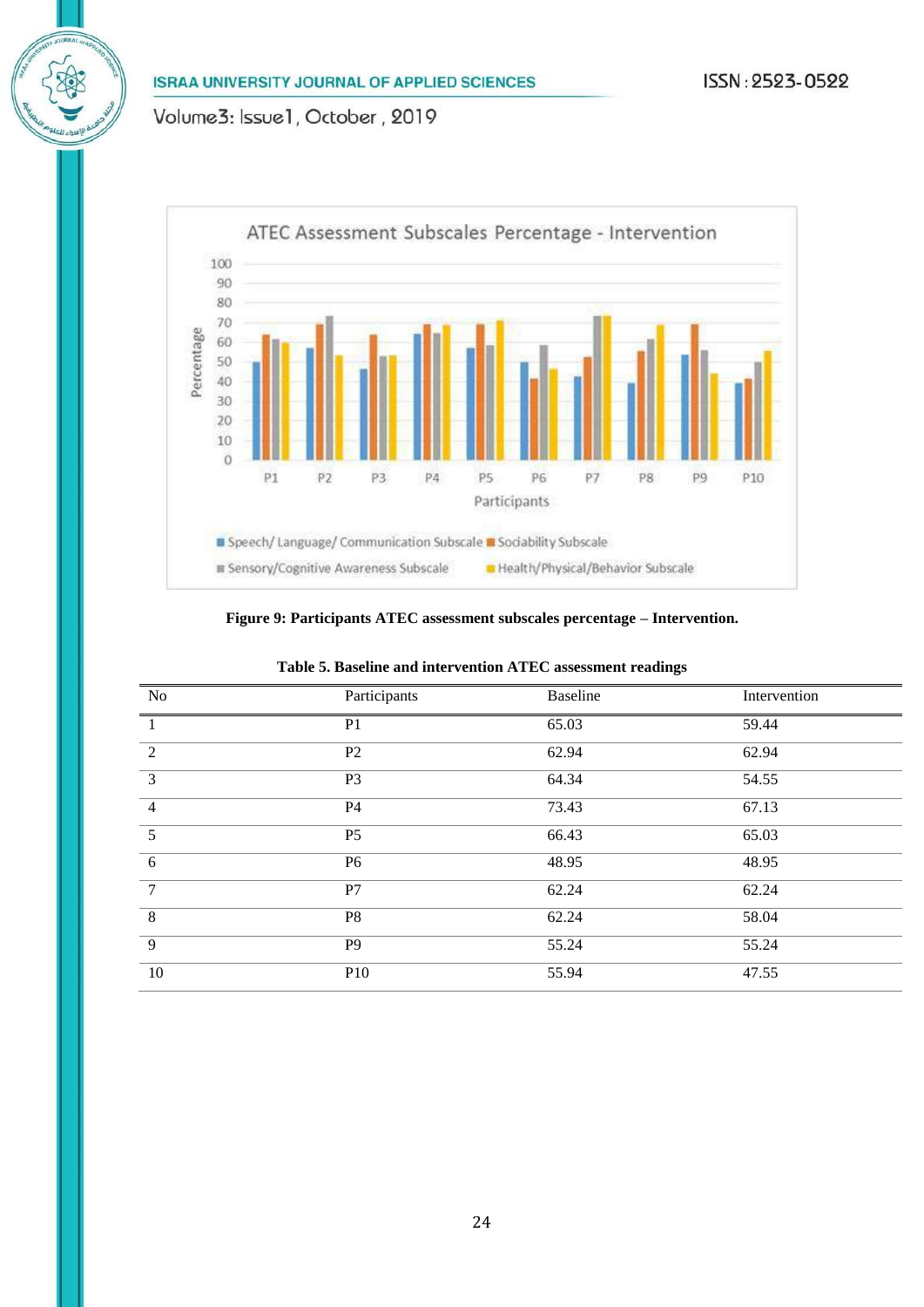Volume3: Issue1, October, 2019



**Figure 10: A scatter chart of baseline and intervention.**

# **6. Discussion**

Learning application has been one of the interventions used by different studies for correcting some of the impairments in children with autism. There has been quite a number of technology interventions or applications to teach different skills. These interventions have been implemented with different techniques in making them useful for these children because of their learning disabilities which as a result led to difficulty in processing information like the typical children (Happé 1999). Moreover, the "Theory of Mind" plays a vital role in their way of thinking (Baron-Cohen and Wheelwright 2004). They perceive messages differently and understand them best in visual form.

This study proposed an adaptive content management learning system for children with autism as a new intervention tool whereby the parents at home and teachers at school can collaborate to customise the overall look and feel to suite the individuals. The ALS was designed according to Wise (2014) list of characteristics to be followed when the targeted environment is children with autism.

The evaluation is based on the intervention observations which aims to test the prototype use compared to the traditional approaches, and how the ALS model can change the participants' behaviours. Noticeable results presented in Table 5 and Figure 10 which occurred on P1, P3, P4, P5, P8 and P10 which the post study ATEC score is less than the baseline ATEC score.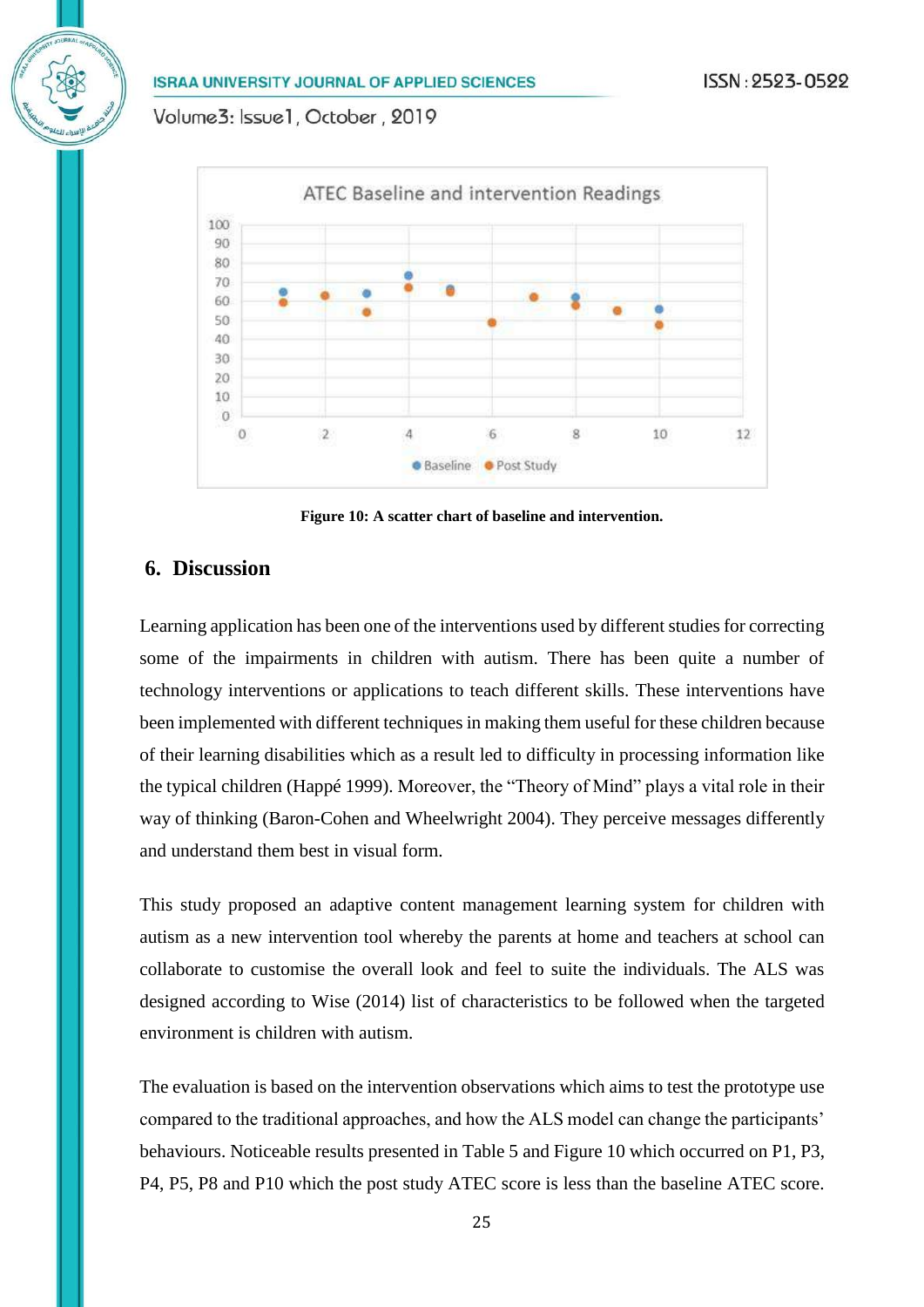Volume3: Issue1, October, 2019

On the other hand, P2, P6, P7 and P9 did not show any improvement with no significant ATEC score change between using ALS and the traditional methods. However, the majority of participants which is six participants show a noticed improvement when using ALS. Therefore, these results show a higher effectiveness and efficiency of learning children with autism using ALS compared to traditional methods. Thus, the ALS system can be considered as a new and effective method to positively affect children with autism performance.

# **7. Conclusion**

This paper presented the development and evaluation of ALS system as a new intervention tool for children with autism and it is evaluated throughout teachers and parents observations and the ATEC assessment. The results of the participants scoring showed the betterment of the ALS system intervention over the traditional approach in improving the children with autism learning. Moreover, the majority of participants showed an improvement results when using ALS. Therefore, the ALS model is effective in providing a better learning medium for the children with autism compared to traditional method.

26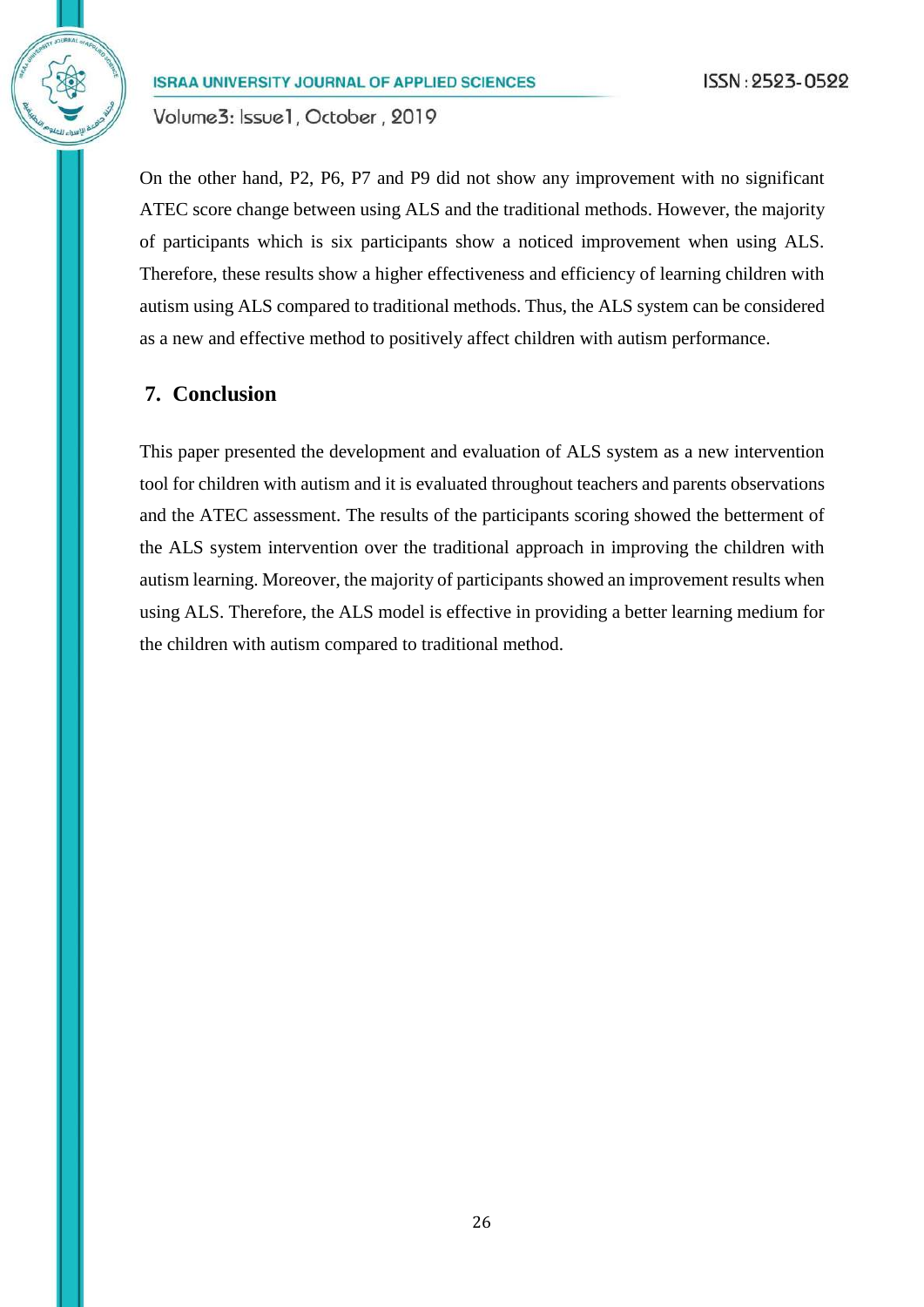# **References**

- 1. Al Backer, Nouf Backer. 2016. "Correlation between Autism Treatment Evaluation Checklist (ATEC) and Childhood Autism Rating Scale (CARS) in the evaluation of autism spectrum disorder." Sudanese Journal of Paediatrics 16 (1):17.
- 2. American Psychiatric Association. 1994. DSM-IV® Sourcebook. Vol. 1: American Psychiatric Pub.
- 3. American Psychiatric Association. 2000. "Diagnostic and statistical manual of mental disorders (revised 4th ed.)." Washington, DC: Author.
- 4. Baird, Gillian, Emily Simonoff, Andrew Pickles, Susie Chandler, Tom Loucas, David Meldrum, and Tony Charman. 2006. "Prevalence of disorders of the autism spectrum in a population cohort of children in South Thames: the Special Needs and Autism Project (SNAP)." The lancet 368 (9531):210-215.
- 5. Baron-Cohen, Simon, and Sally Wheelwright. 2004. "The empathy quotient: an investigation of adults with Asperger syndrome or high functioning autism, and normal sex differences." Journal of autism and developmental disorders 34 (2):163-175.
- 6. Bölte, Sven, Ofer Golan, Matthew S Goodwin, and Lonnie Zwaigenbaum. 2010. "What can innovative technologies do for autism spectrum disorders?" Autism 14 (3):155-159.
- 7. Charman, Tony. 2002. "The prevalence of autism spectrum disorders." European child  $&$  adolescent psychiatry 11 (6):249-256.
- 8. Constantin, Aurora, Hilary Johnson, Elizabeth Smith, Denise Lengyel, and Mark Brosnan. 2017. "Designing computer-based rewards with and for children with Autism Spectrum Disorder and/or Intellectual Disability." Computers in Human Behavior 75:404-414.
- 9. Corsello, Christina M. 2005. "Early intervention in autism." Infants & Young Children 18 (2):74-85.
- 10. Esposito, Gianluca, and Paola Venuti. 2009. "Symmetry in infancy: analysis of motor development in autism spectrum disorders." Symmetry 1 (2):215-225.
- 11. Geier, David A, Janet K Kern, and Mark R Geier. 2013. "A comparison of the Autism Treatment Evaluation Checklist (ATEC) and the Childhood Autism Rating Scale (CARS) for the quantitative evaluation of autism." Journal of mental health research in intellectual disabilities 6 (4):255-267.
- 12. Gilliam, James E. 1995. Gilliam autism rating scale: Examiner's manual: Pro-ed.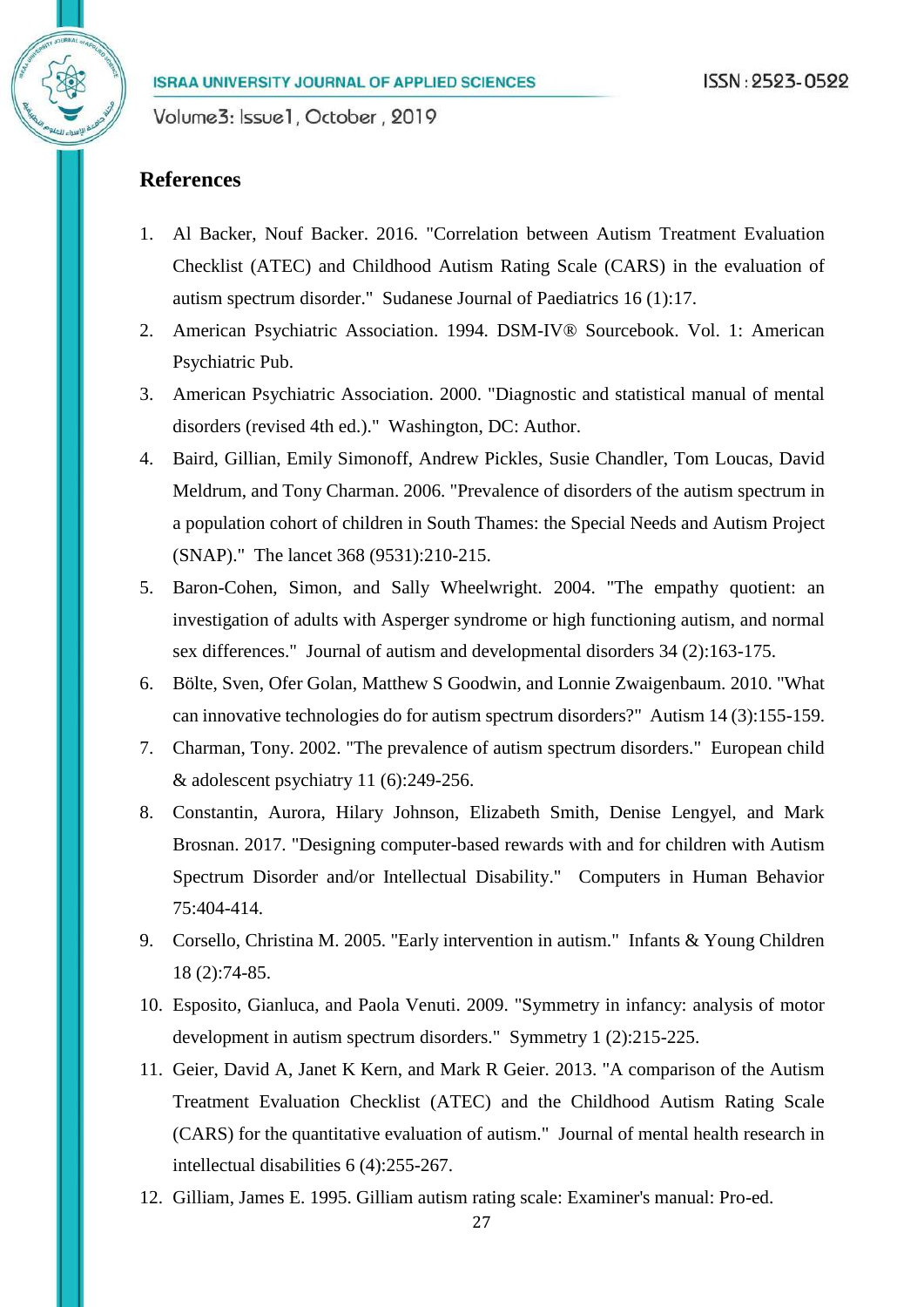Volume3: Issue1, October, 2019

- 13. Goldsmith, Tina R, and Linda A LeBlanc. 2004. "Use of technology in interventions for children with autism." Journal of Early and Intensive Behavior Intervention 1 (2):166.
- 14. Goodwin, Matthew S. 2008. "Enhancing and accelerating the pace of autism research and treatment: The promise of developing innovative technology." Focus on autism and other developmental disabilities 23 (2):125-128.
- 15. Grynszpan, Ouriel, Jean-Claude Martin, and Jacqueline Nadel. 2008. "Multimedia interfaces for users with high functioning autism: An empirical investigation." International Journal of Human-Computer Studies 66 (8):628-639.
- 16. Happé, Francesca. 1999. "Autism: cognitive deficit or cognitive style?" Trends in cognitive sciences 3 (6):216-222.
- 17. Higgins, Kyle, and Randall Boone. 1996. "Creating individualized computer-assisted instruction for students with autism using multimedia authoring software." Focus on Autism and Other Developmental Disabilities 11 (2):69-78.
- 18. Jarusiewicz, Betty. 2002. "Efficacy of neurofeedback for children in the autistic spectrum: A pilot study." Journal of Neurotherapy 6 (4):39-49.
- 19. Kerns, Dan. 2013. "Six key benefits of adaptive learning." accessed 2017, Nov 12. http://www.dreambox.com/blog/six-benefits-of-adaptive-learning.
- 20. Kishida, Yuriko, and Coral Kemp. 2006. "A measure of engagement for children with intellectual disabilities in early childhood settings: A preliminary study." Journal of Intellectual and Developmental Disability 31 (2):101-114.
- 21. Konstantinidis, Evdokimos I, Andrej Luneski, Christos A Frantzidis, Pappas Costas, and Panagiotis D Bamidis. 2009. "A proposed framework of an interactive semi-virtual environment for enhanced education of children with autism spectrum disorders." computer-based medical systems, 2009. CBMS 2009. 22nd IEEE international symposium on.
- 22. Krug, David A, Joel Arick, and Patricia Almond. 1980. "Behavior checklist for identifying severely handicapped individuals with high levels of autistic behavior." Journal of Child Psychology and Psychiatry 21 (3):221-229.
- 23. Lord, Catherine, Susan Risi, Linda Lambrecht, Edwin H Cook, Bennett L Leventhal, Pamela C DiLavore, Andrew Pickles, and Michael Rutter. 2000. "The Autism Diagnostic Observation Schedule—Generic: A standard measure of social and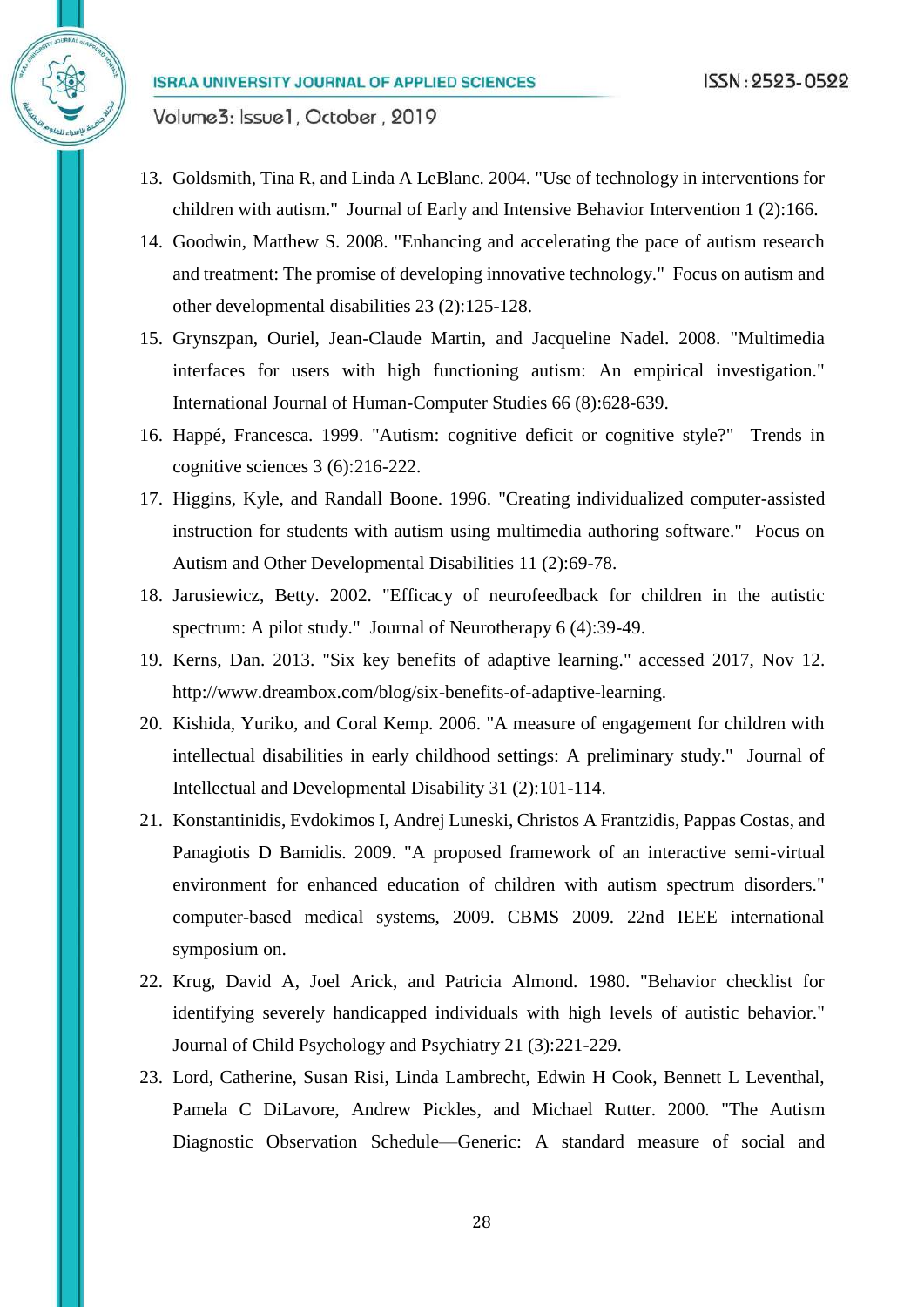communication deficits associated with the spectrum of autism." Journal of autism and developmental disorders 30 (3):205-223.

- 24. Lord, CATHERINE, and ERIC Schopler. 1994. "TEACCH services for preschool children." Preschool education programs for children with autism:87-106.
- 25. Matson, Johnny L, and Kimberly RM Smith. 2008. "Current status of intensive behavioral interventions for young children with autism and PDD-NOS." Research in Autism Spectrum Disorders 2 (1):60-74.
- 26. McWilliam, RA, and Donald B Bailey Jr. 1995. "Effects of classroom social structure and disability on engagement." Topics in Early Childhood Special Education 15 (2):123-147.
- 27. Mitchell, Peter, Sarah Parsons, and Anne Leonard. 2007. "Using virtual environments for teaching social understanding to 6 adolescents with autistic spectrum disorders." Journal of autism and developmental disorders 37 (3):589-600.
- 28. National Research Council. 2001. Educating children with autism: National Academies Press.
- 29. Panyan, Marion V. 1984. "Computer technology for autistic students." Journal of Autism and Developmental Disorders 14 (4):375-382.
- 30. Parsons, S, L Beardon, HR Neale, G Reynard, R Eastgate, JR Wilson, SV Cobb, SD Benford, P Mitchell, and E Hopkins. 2000. "Development of social skills amongst adults with Asperger's Syndrome using virtual environments: the 'AS Interactive'project." Proc. The 3rd International Conference on Disability, Virtual Reality and Associated Technologies, ICDVRAT.
- 31. Pennington, Robert C. 2010. "Computer-assisted instruction for teaching academic skills to students with autism spectrum disorders: A review of literature." Focus on Autism and Other Developmental Disabilities 25 (4):239-248.
- 32. Piper, Anne Marie, Eileen O'Brien, Meredith Ringel Morris, and Terry Winograd. 2006. "SIDES: a cooperative tabletop computer game for social skills development." Proceedings of the 2006 20th anniversary conference on Computer supported cooperative work.
- 33. Pring, Richard. 2000. "The 'false dualism'of educational research." Journal of Philosophy of Education 34 (2):247-260.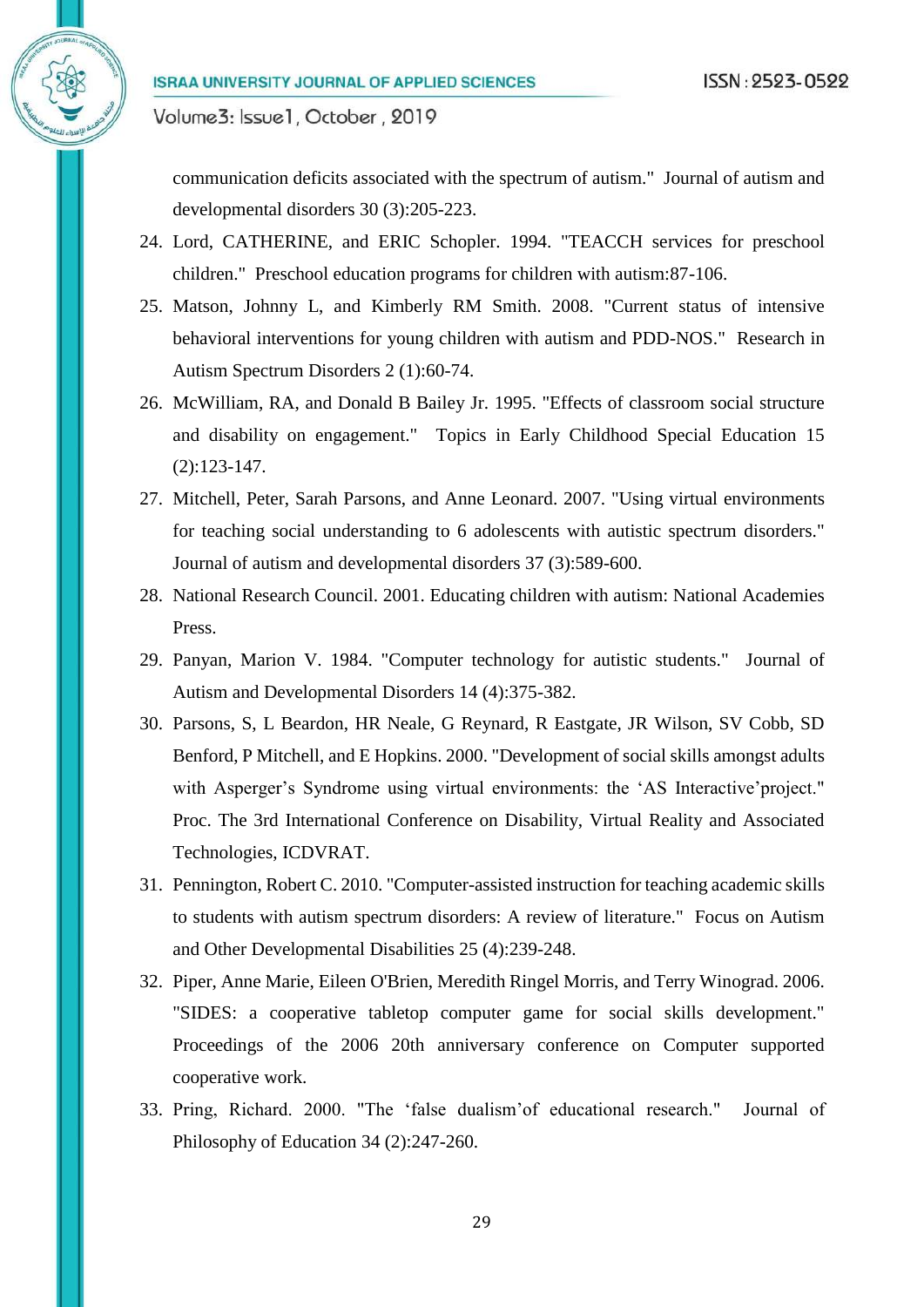- 34. Putnam, Cynthia, and Lorna Chong. 2008. "Software and technologies designed for people with autism: what do users want?" Proceedings of the 10th international ACM SIGACCESS conference on Computers and accessibility.
- 35. Rajendran, Gnanathusharan, and Peter Mitchell. 2000. "Computer mediated interaction in Asperger's syndrome: The Bubble Dialogue program." Computers & Education 35 (3):189-207.
- 36. Rimland, Bernard, and S Edelson. 1999. "Autism Research Institute." Autism Treatment Evaluation Checklist (ATEC).
- 37. Ruble, Lisa A, and John H McGrew. 2007. "Community services outcomes for families and children with autism spectrum disorders." Research in Autism Spectrum Disorders 1 (4):360-372.
- 38. Schopler, Eric, Robert Jay Reichler, and Barbara Rochen Renner. 1986. The Childhood Autism Rating Scale (CARS): For diagnostic screening and classification of autism: Irvington New York.
- 39. Smith, Peter K, Helen Cowie, and Mark Blades. 2015. Understanding children's development: John Wiley & Sons.
- 40. Tanaka, James W, Julie M Wolf, Cheryl Klaiman, Kathleen Koenig, Jeffrey Cockburn, Lauren Herlihy, Carla Brown, Sherin Stahl, Martha D Kaiser, and Robert T Schultz. 2010. "Using computerized games to teach face recognition skills to children with autism spectrum disorder: the Let's Face It! program." Journal of Child Psychology and Psychiatry 51 (8):944-952.
- 41. Tjus, Tomas, Mikael Heimann, and Keith E Nelson. 2001. "Interaction patterns between children and their teachers when using a specific multimedia and communication strategy: observations from children with autism and mixed intellectual disabilities." Autism 5 (2):175-187.
- 42. Tsai, Luke Y. 2012. "Sensitivity and specificity: DSM-IV versus DSM-5 criteria for autism spectrum disorder." Am J Psychiatry 169 (10):1009-11. doi: 10.1176/appi.ajp.2012.12070922.
- 43. Wetherby, Amy M, and Juliann J Woods. 2006. "Early social interaction project for children with autism spectrum disorders beginning in the second year of life: A preliminary study." Topics in Early Childhood Special Education 26 (2):67-82.